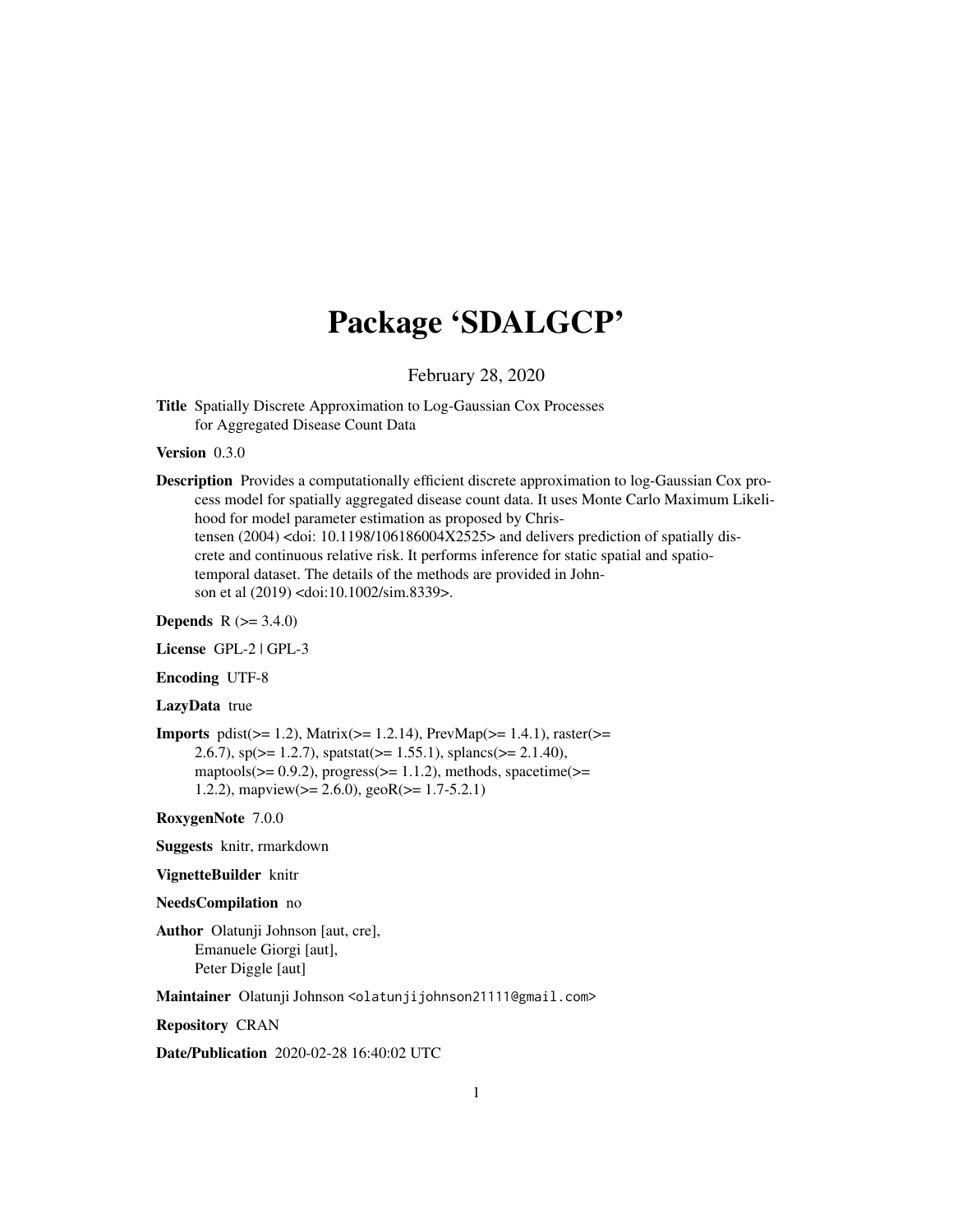# <span id="page-1-0"></span>R topics documented:

| Index |  |
|-------|--|

confint.SDALGCP *Confidence Intervals for SDALGCP Model Parameters*

# Description

Computes confidence intervals for one or more parameters in a fitted SDALGCP model from the object of class "SDALGCP", based on asymptotic normality.

# Usage

```
## S3 method for class 'SDALGCP'
confint(object, parm, level = 0.95, dp = 3, ...)
```

| object   | an object of class "SDALGCP" obtained as result of a call to SDALGCPMCML.                                                                                                     |
|----------|-------------------------------------------------------------------------------------------------------------------------------------------------------------------------------|
| parm     | a specification of which parameters are to be given confidence intervals, either<br>a vector of numbers or a vector of names. If missing, all parameters are consid-<br>ered. |
| level    | the confidence level required.                                                                                                                                                |
| dp       | the number of decimal places for the result                                                                                                                                   |
| $\cdots$ | additional argument(s) for methods.                                                                                                                                           |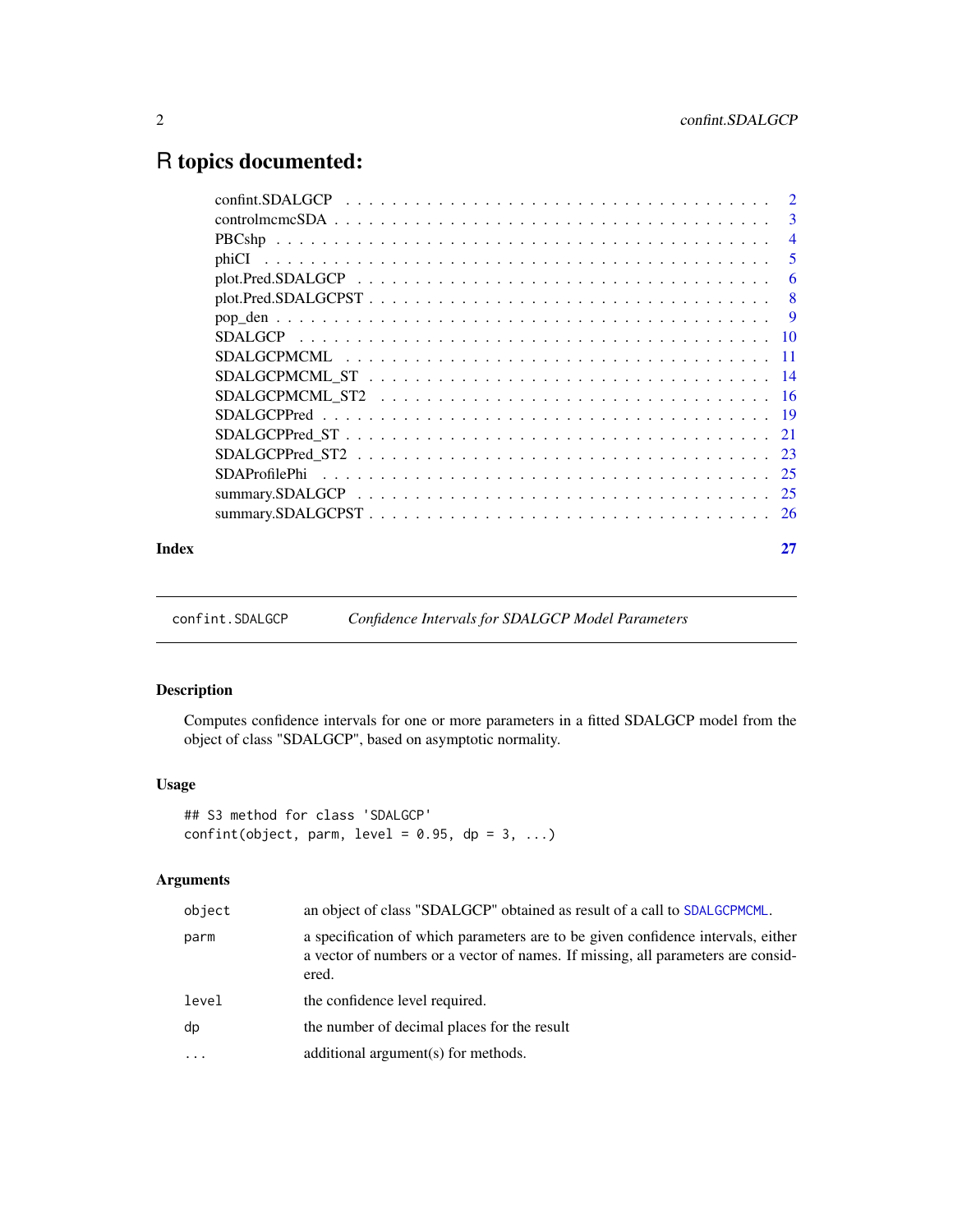# <span id="page-2-0"></span>controlmcmcSDA 3

# Value

A matrix (or vector) with columns giving lower and upper confidence limits for each parameter. These will be labelled as (1-level)/2 and 1 - (1-level)/2 in

# Author(s)

Olatunji O. Johnson <o.johnson@lancaster.ac.uk> Emanuele Giorgi <e.giorgi@lancaster.ac.uk> Peter J. Diggle <p.diggle@lancaster.ac.uk>

### See Also

[confint.lm,](#page-0-0) [confint.default,](#page-0-0) [SDALGCPMCML](#page-10-1)

<span id="page-2-1"></span>controlmcmcSDA *control.mcmcSDA*

# Description

This function helps to define the number of iteration, burn-in, thining, and the tunning parameters of the adaptive MALA

#### Usage

controlmcmcSDA(n.sim, burnin, thin, h, c1.h, c2.h)

#### Arguments

| n.sim  | the number of iteration                                                                                                                                                                                                                |
|--------|----------------------------------------------------------------------------------------------------------------------------------------------------------------------------------------------------------------------------------------|
| burnin | The number of burn-in                                                                                                                                                                                                                  |
| thin   | the number of thining                                                                                                                                                                                                                  |
| h      | tuning parameter of the proposal distribution used in the Langevin-Hastings<br>MCMC algorithm (see Laplace.sampling); default is h=NULL and then set in-<br>ternally as $1.65/n(1/6)$ , where n is the dimension of the random effect. |
| c1.h   | value of c1 used in the adaptive scheme for h; default is $c1.h=0.01$ . See also<br>'Details' in PrevMap package                                                                                                                       |
| c2.h   | value of c2 used in the adaptive scheme for h; default is $c2.h=1e-04$ . See also<br>'Details' in PrevMap package                                                                                                                      |

# Details

To be used as one of the arguments of [SDALGCPMCML](#page-10-1)

#### Value

A list with processed arguments to be passed to the main function.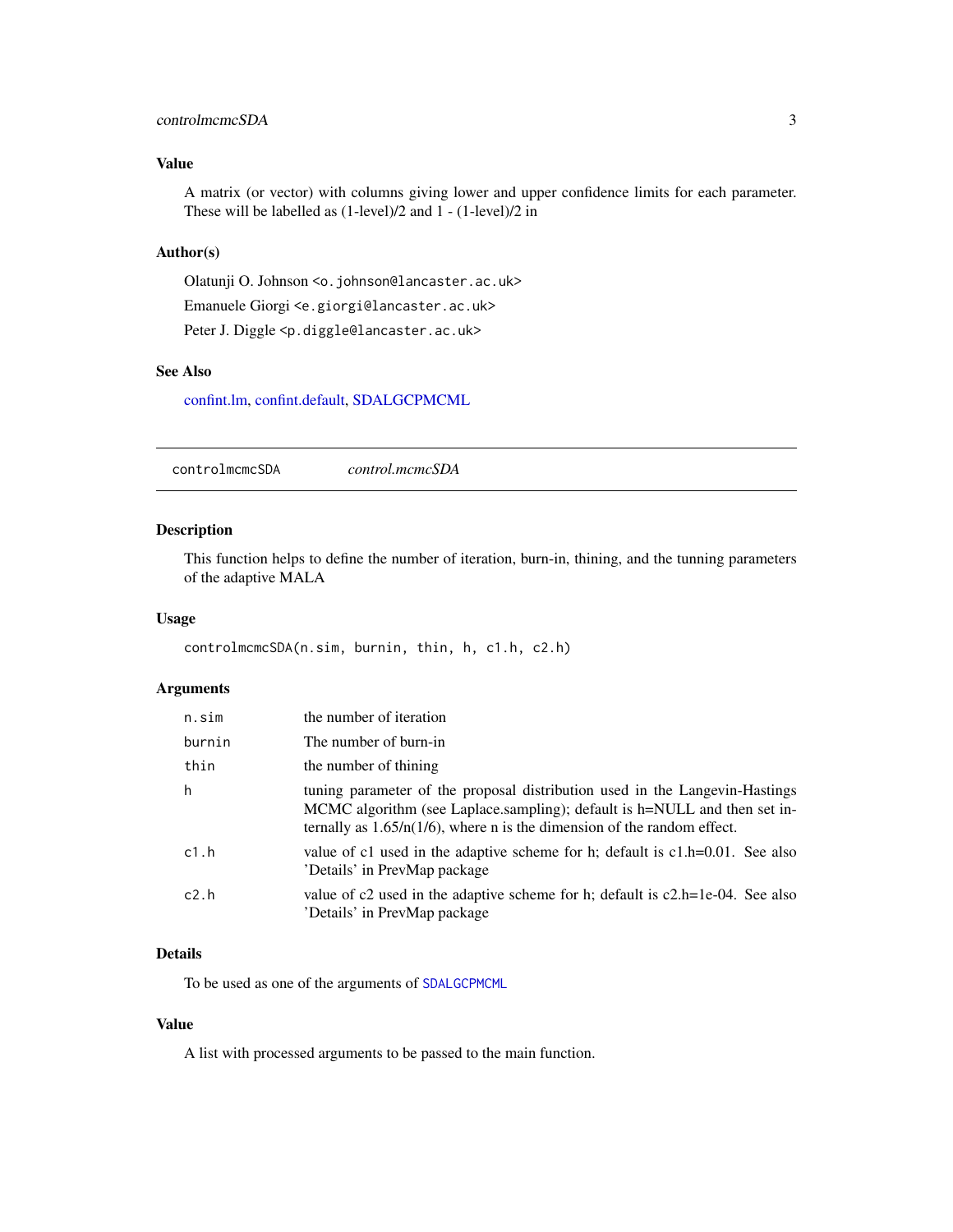#### <span id="page-3-0"></span>Author(s)

Olatunji O. Johnson <o.johnson@lancaster.ac.uk> Emanuele Giorgi <e.giorgi@lancaster.ac.uk> Peter J. Diggle <p.diggle@lancaster.ac.uk>

#### See Also

[control.mcmc.MCML](#page-0-0)

#### Examples

```
n < -545h \le -1.65/(n^*(1/6))control.mcmc <- controlmcmcSDA(n.sim = 10000, burnin = 2000,
thin= 8, h=h, c1.h = 0.01, c2.h = 1e-04)
str(control.mcmc)
```
PBCshp *PBC count data and index of multiple deprivation data.*

#### Description

A dataset containing PBC count and Index of multiple deprivation

#### Usage

data(PBCshp)

# Format

A SpatialPolygonsDataFrame of object containing the PBC cases count for each LSOA in Newcastle upon Tyne, UK, as well as the index of multiple deprivation.

X PBC count

pop population count

LSOA04CD LSOA ID

pop population count

males number of males

females number of females

propmale proportion of males

IMD index of multiple deprivation score

Income proportion of the population experiencing income deprivation

Employment proportion of the population experiencing employment deprivation

Health deprivation due to Health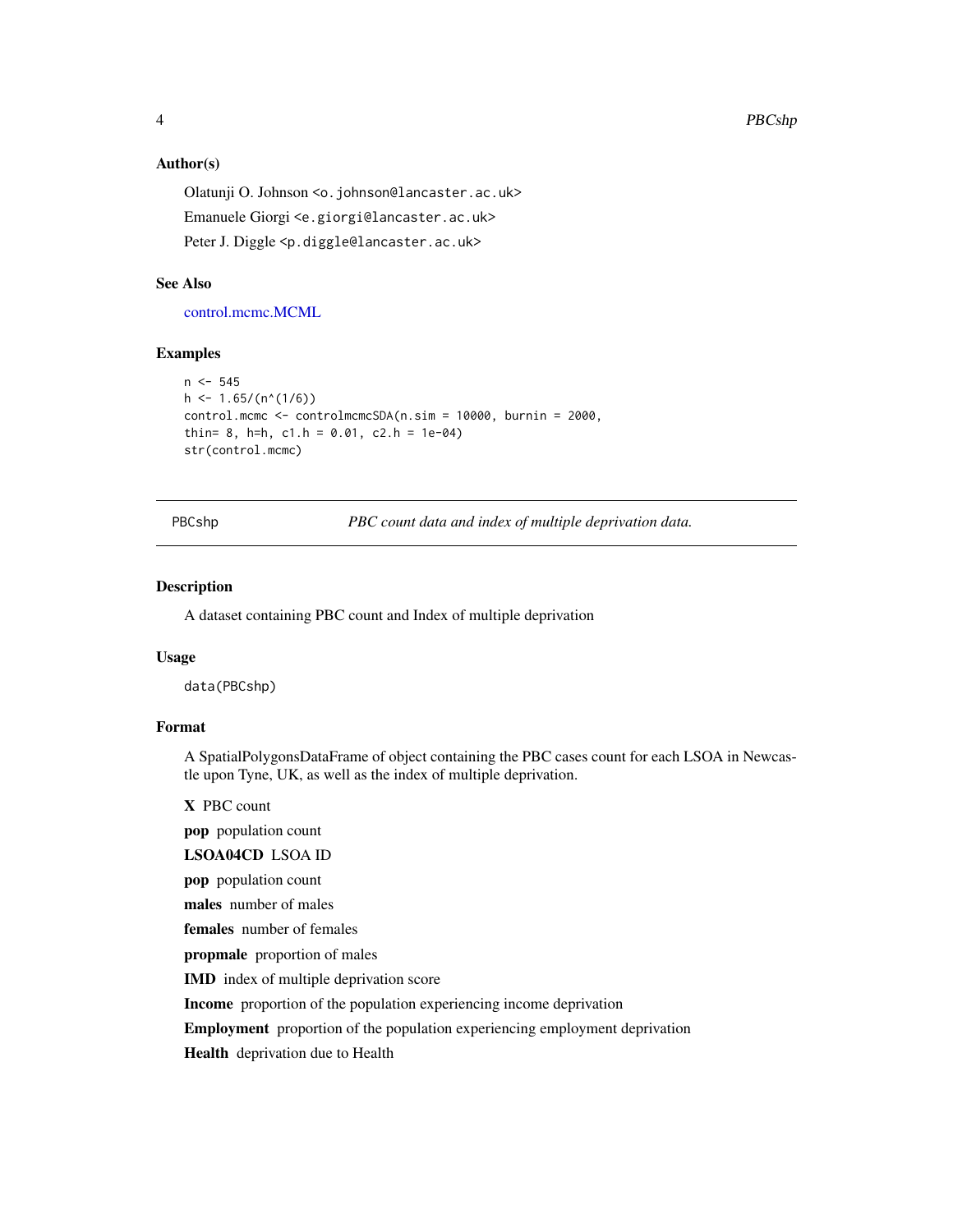#### <span id="page-4-0"></span>phiCI 5

Education deprivation due to education Barriers barriers to housing and services Crime deprivation due to crime Environment living environment deprivation ...

# References

Taylor, B., Davies, T., Rowlingson, B., & Diggle, P. (2015). Bayesian inference and data augmentation schemes for spatial, spatiotemporal and multivariate log-Gaussian Cox processes in R. Journal of Statistical Software, 63, 1-48.

| phiCI | Plot of the deviance to derive the confidence interval of of the scale |
|-------|------------------------------------------------------------------------|
|       | <i>parameter, phi</i>                                                  |

# Description

This function computes the confidence interval of phi

# Usage

 $phicI(obj, coverage = 0.95, plot = TRUE)$ 

# Arguments

| obi      | object of class "SDALGCP" from the the call to function SDALGCPMCML |
|----------|---------------------------------------------------------------------|
| coverage | the coverage probability, default is 0.95                           |
| plot     | logical, to plot the deviance curve, default is TRUE                |

#### Details

This function computes the confidence interval of phi

# Value

return the deviance plot and the corresponding confidence interval of the scale parameter phi

#### Author(s)

Olatunji O. Johnson <o.johnson@lancaster.ac.uk> Emanuele Giorgi <e.giorgi@lancaster.ac.uk> Peter J. Diggle <p.diggle@lancaster.ac.uk>

#### See Also

[SDALGCPMCML](#page-10-1)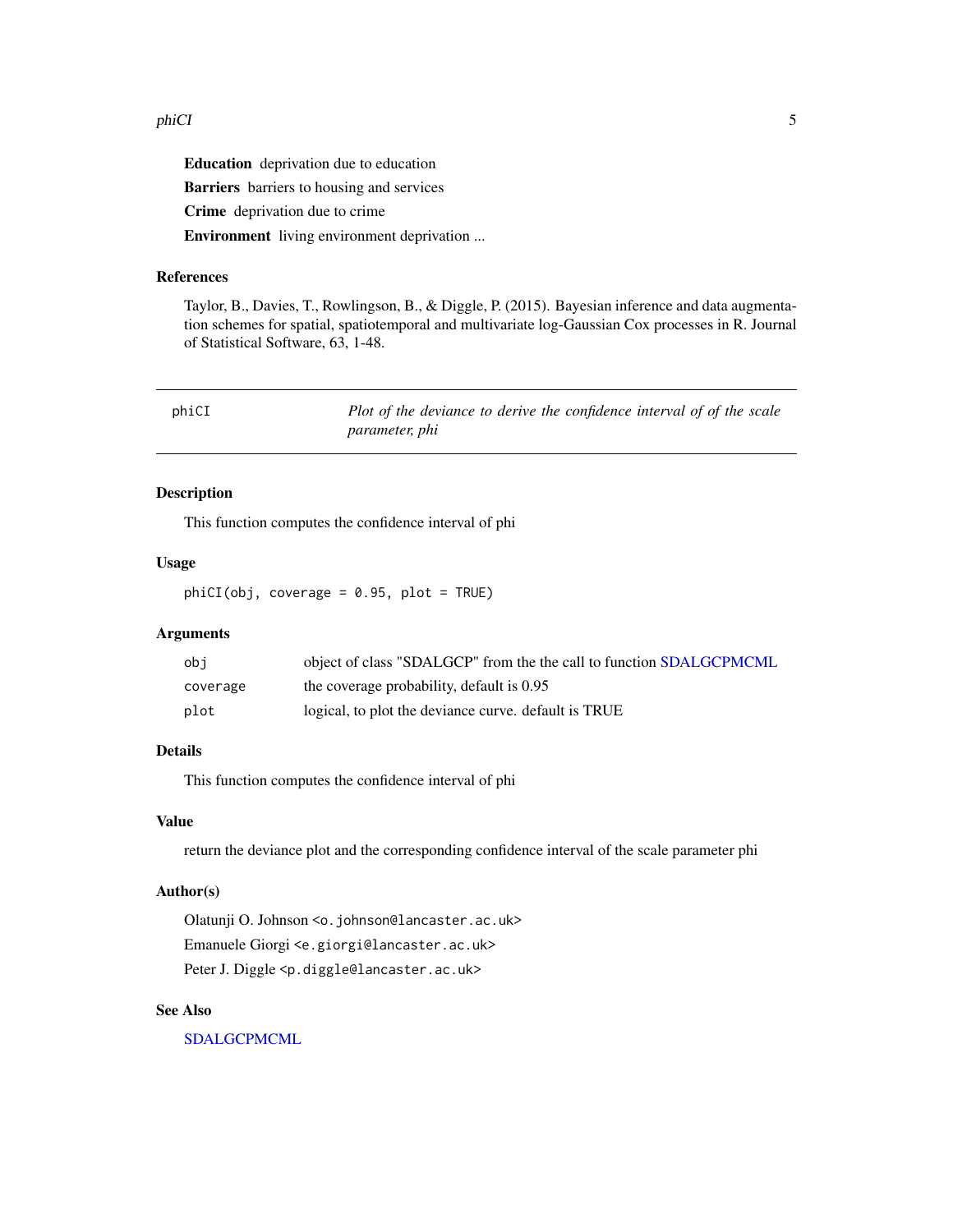#### <span id="page-5-1"></span><span id="page-5-0"></span>Description

Simple plotting function for both discrete and continuous prediction from the object of class "Pred.SDALGCP".

#### Usage

```
## S3 method for class 'Pred.SDALGCP'
plot(
  x,
  type = "relrisk",
  continuous = NULL,
  thresholds = NULL,
 bound = NULL,
  overlay = FALSE,
  ...
)
```
# Arguments

| X          | an object of class "Pred.SDALGCP" obtained as result of a call to SDALGCPPred.                                                                                                                                                                                                                                                                                                                        |
|------------|-------------------------------------------------------------------------------------------------------------------------------------------------------------------------------------------------------------------------------------------------------------------------------------------------------------------------------------------------------------------------------------------------------|
| type       | Character string: what type of plot to produce. For discrete inference choices are<br>"incidence" (=exp(mu+S)); "SEincidence" (standard error of incidence); "Co-<br>vAdjRelRisk" (=exp(S)); or "SECovAdjRelRisk" (standard error of covariate<br>adjusted relative risk); while for continuous inference, choices are "relrisk"<br>$(=\exp(S))$ ; "SErelrisk" (standard error of the relative risk). |
| continuous | logical; TRUE for spatially continuous relative risk and FALSE for region spe-<br>cific relative risk. default is TRUE                                                                                                                                                                                                                                                                                |
| thresholds | optional; (only used if you want to plot the exceedance probability) either a<br>vector of numbers or a vector of single value.                                                                                                                                                                                                                                                                       |
| bound      | optional; it gives the boundary of the region, only useful when the predictive<br>location is supplied in SDALGCPPred                                                                                                                                                                                                                                                                                 |
| overlay    | optional; a logical operation to indicate either to add a base map.                                                                                                                                                                                                                                                                                                                                   |
|            | further arguments passed to plot.                                                                                                                                                                                                                                                                                                                                                                     |
|            |                                                                                                                                                                                                                                                                                                                                                                                                       |

# Details

This function plots the inference from [SDALGCPPred](#page-18-1) function. It plots for region-specific inference; incidence and covariate adjusted relative risk while for spatially continuous inference it plots the relative risk. It can as well plot the exceedance probability for spatially discrete and continuous inference.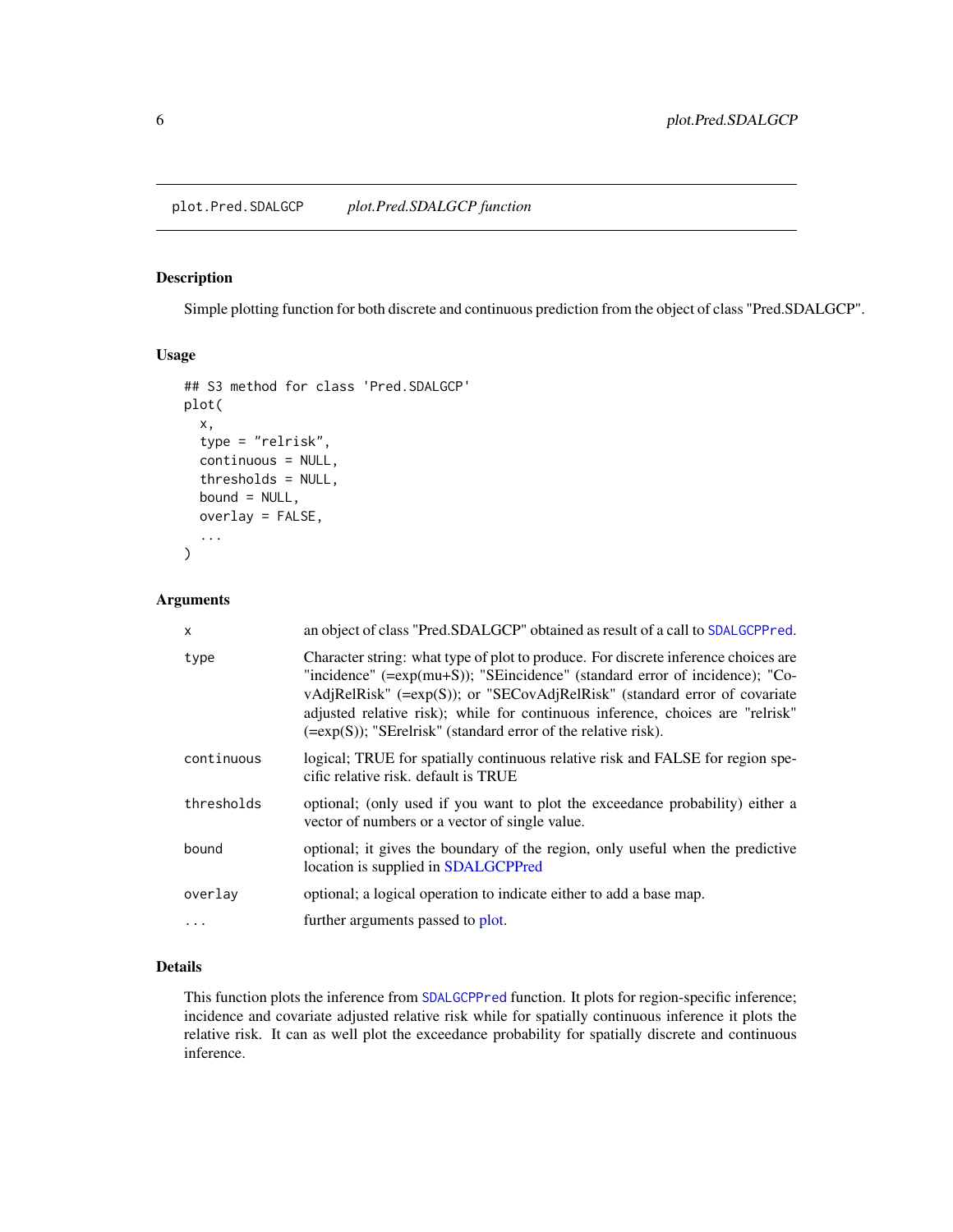# <span id="page-6-0"></span>Value

The function does not return any value.

#### Author(s)

Olatunji O. Johnson <o.johnson@lancaster.ac.uk>

Emanuele Giorgi <e.giorgi@lancaster.ac.uk>

Peter J. Diggle <p.diggle@lancaster.ac.uk>

#### See Also

[SDALGCPPred,](#page-18-1) [plot\\_continuous,](#page-0-0) [plot\\_discrete,](#page-0-0) [plot\\_SDALGCPexceedance,](#page-0-0) [SDALGCPexceedance](#page-0-0)

# Examples

```
### Prepare the input of the model
data(PBCshp)
data <- as.data.frame(PBCshp@data) #get the data
### Write the formula of the model
FORM <- X ~ propmale + Income + Employment + Education + Barriers + Crime +
Environment + offset(log(pop))
### set the discretised phi
phi <- seq(500, 1700, length.out = 20)
#### get the initial parameter
model <- glm(formula=FORM, family="poisson", data=data)
beta.start <-coef(model)
sigma2.start <- mean(model$residuals^2)
phi.start <- median(phi)
par0 <- c(beta.start, sigma2.start, phi.start)
# setup the control arguments for the MCMC
n < -545h \le -1.65/(n^*(1/6))control.mcmc <- controlmcmcSDA(n.sim = 10000, burnin = 2000,
                 thin= 8, h=h, c1.h = 0.01, c2.h = 1e-04)
###Run the model
my_est <- SDALGCPMCML(formula=FORM, data=data, my_shp=PBCshp, delta=100, phi=phi, method=1,
                     weighted=FALSE, plot=TRUE, par0=NULL, control.mcmc=control.mcmc)
Con_pred <- SDALGCPPred(para_est=my_est, cellsize=300, continuous=TRUE)
#to plot the spatially continuous relative risk
plot(Con_pred, type="relrisk")
#to plot the incidence
plot(Con_pred, type="incidence", continuous=FALSE)
#to plot the exceedance probability of the relative risk
plot(Con_pred, type="relrisk", thresholds= 2)
#to plot the exceedance probability of the incidence
plot(Con_pred, type="incidence", continuous=FALSE, thresholds= 0.001)
```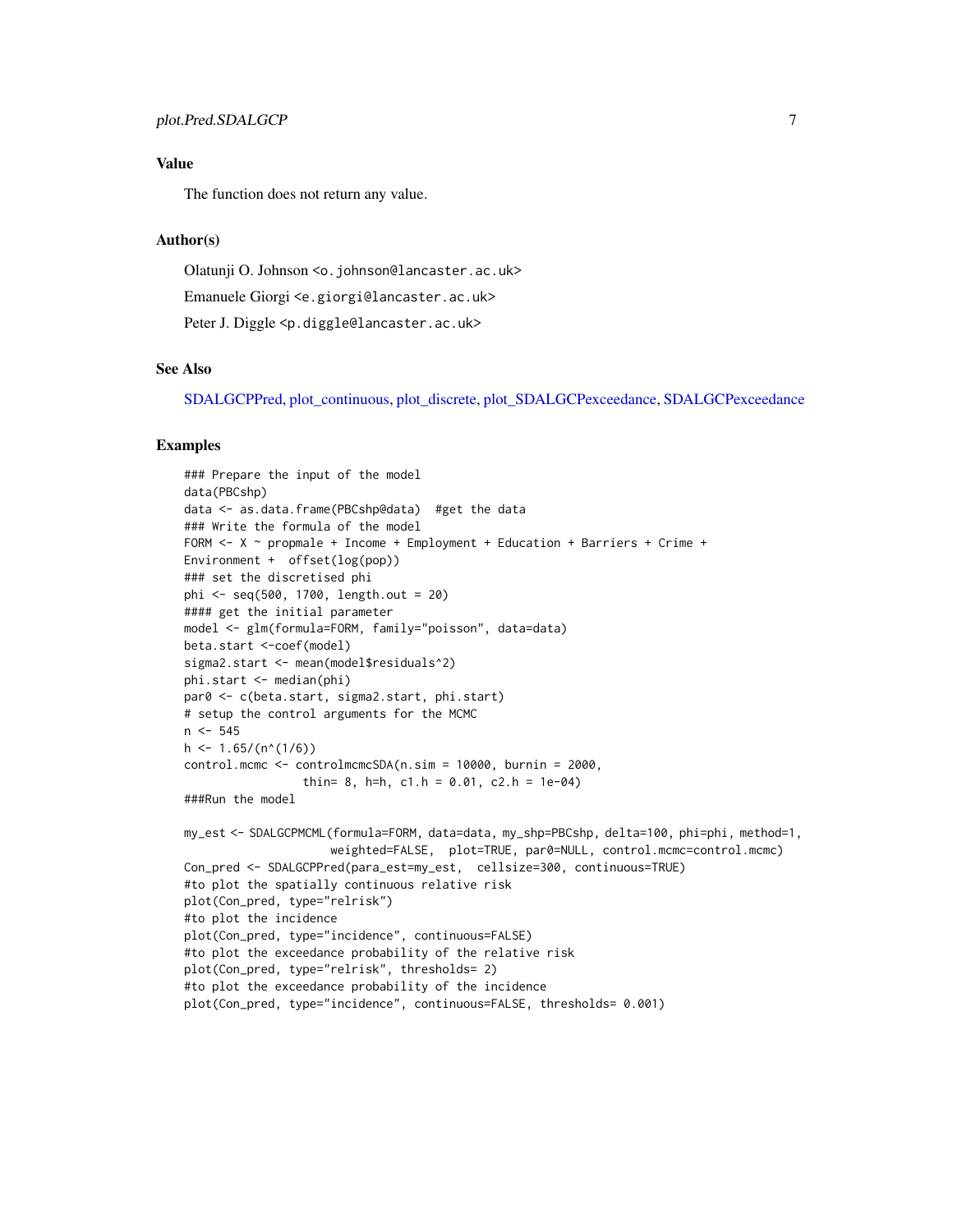#### <span id="page-7-1"></span><span id="page-7-0"></span>Description

Simple plotting function for both discrete and continuous prediction from the object of class "Pred.SDALGCPST".

#### Usage

```
## S3 method for class 'Pred.SDALGCPST'
plot(
  x,
  type = "relrisk",
  continuous = NULL,
  thresholds = NULL,
 bound = NULL,
  overlay = FALSE,
  ...
)
```
# Arguments

| $\mathsf{x}$ | an object of class "Pred.SDALGCPST" obtained as result of a call to SDALGCPPred_ST.                                                                                                                                                                                                                                                                                                                   |
|--------------|-------------------------------------------------------------------------------------------------------------------------------------------------------------------------------------------------------------------------------------------------------------------------------------------------------------------------------------------------------------------------------------------------------|
| type         | Character string: what type of plot to produce. For discrete inference choices are<br>"incidence" (=exp(mu+S)); "SEincidence" (standard error of incidence); "Co-<br>vAdjRelRisk" (=exp(S)); or "SECovAdjRelRisk" (standard error of covariate<br>adjusted relative risk); while for continuous inference, choices are "relrisk"<br>$(=\exp(S))$ ; "SErelrisk" (standard error of the relative risk). |
| continuous   | logical; TRUE for spatially continuous relative risk and FALSE for region spe-<br>cific relative risk, default is TRUE                                                                                                                                                                                                                                                                                |
| thresholds   | optional; (only used if you want to plot the exceedance probability) either a<br>vector of numbers or a vector of single value.                                                                                                                                                                                                                                                                       |
| bound        | optional; it gives the boundary of the region, only useful when the predictive<br>location is supplied in SDALGCPPred_ST                                                                                                                                                                                                                                                                              |
| overlay      | optional; a logical operation to indicate either to add a base map.                                                                                                                                                                                                                                                                                                                                   |
| $\cdots$     | further arguments passed to plot.                                                                                                                                                                                                                                                                                                                                                                     |
|              |                                                                                                                                                                                                                                                                                                                                                                                                       |

# Details

This function plots the inference from [SDALGCPPred](#page-18-1) function. It plots for region-specific inference; incidence and covariate adjusted relative risk while for spatially continuous inference it plots the relative risk. It can as well plot the exceedance probability for spatially discrete and continuous inference.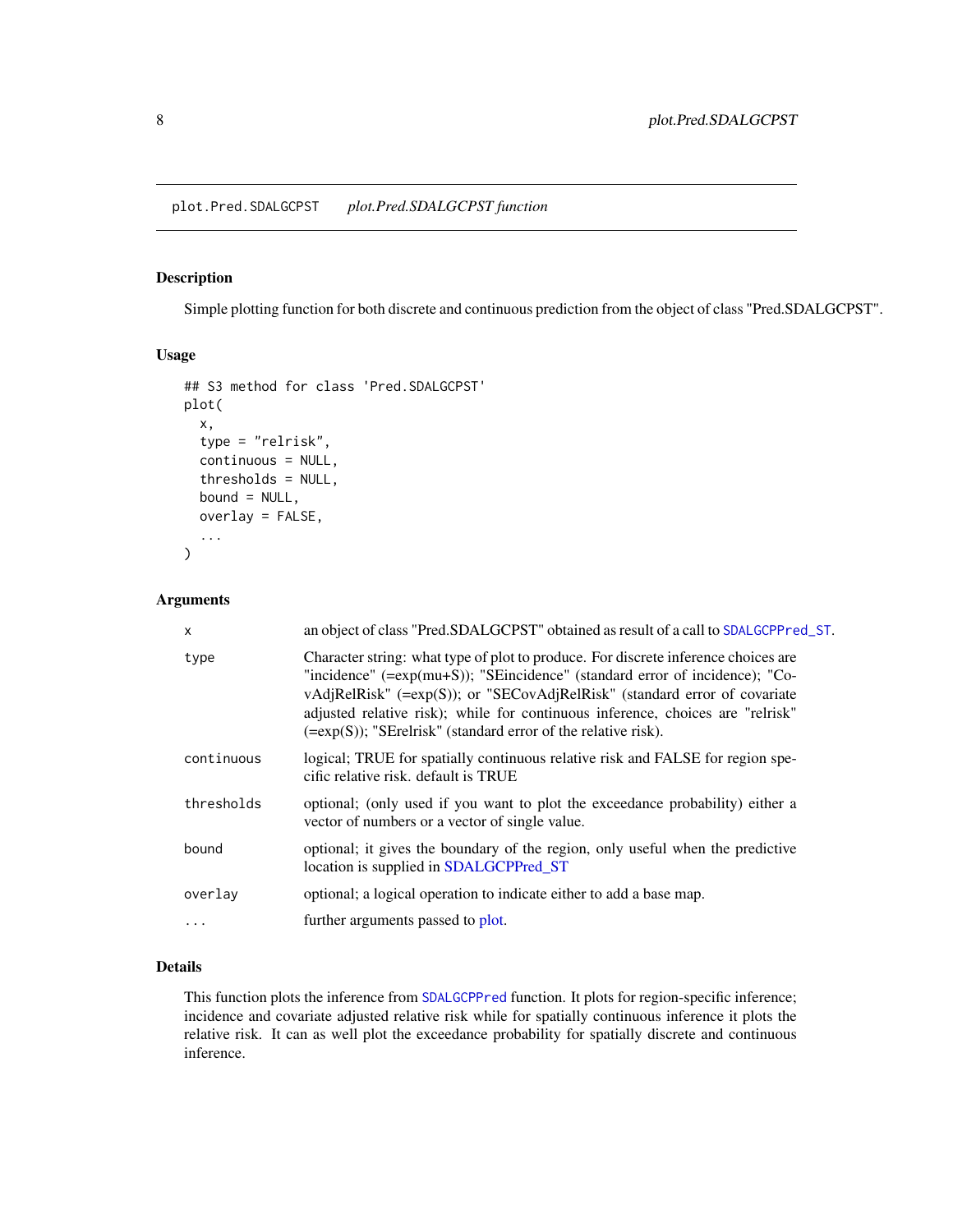#### <span id="page-8-0"></span>pop\_den 9

# Value

The function does not return any value.

# Author(s)

Olatunji O. Johnson <o.johnson@lancaster.ac.uk>

Emanuele Giorgi <e.giorgi@lancaster.ac.uk>

Peter J. Diggle <p.diggle@lancaster.ac.uk>

# See Also

[SDALGCPPred\\_ST,](#page-20-1) [plot\\_continuousST,](#page-0-0) [plot\\_discreteST,](#page-0-0) [plot\\_SDALGCPexceedanceST,](#page-0-0) [SDAL-](#page-0-0)[GCPexceedanceST](#page-0-0)

# Examples

# check vignette for examples

pop\_den *Population density raster shapefile of Newcastle Upon Tyne in the UK.*

# Description

A dataset containing the population density of Newcastle upon Tyne of 300 X 300 metres

#### Usage

data(pop\_den)

#### Format

This is a raster file of population density, 300 X 300 meters.

# References

Murdock, A.P., Harfoot, A.J.P., Martin, D., Cockings, S. and Hill, C. (2015) OpenPopGrid: an open gridded population dataset for England and Wales. GeoData, University of Southampton.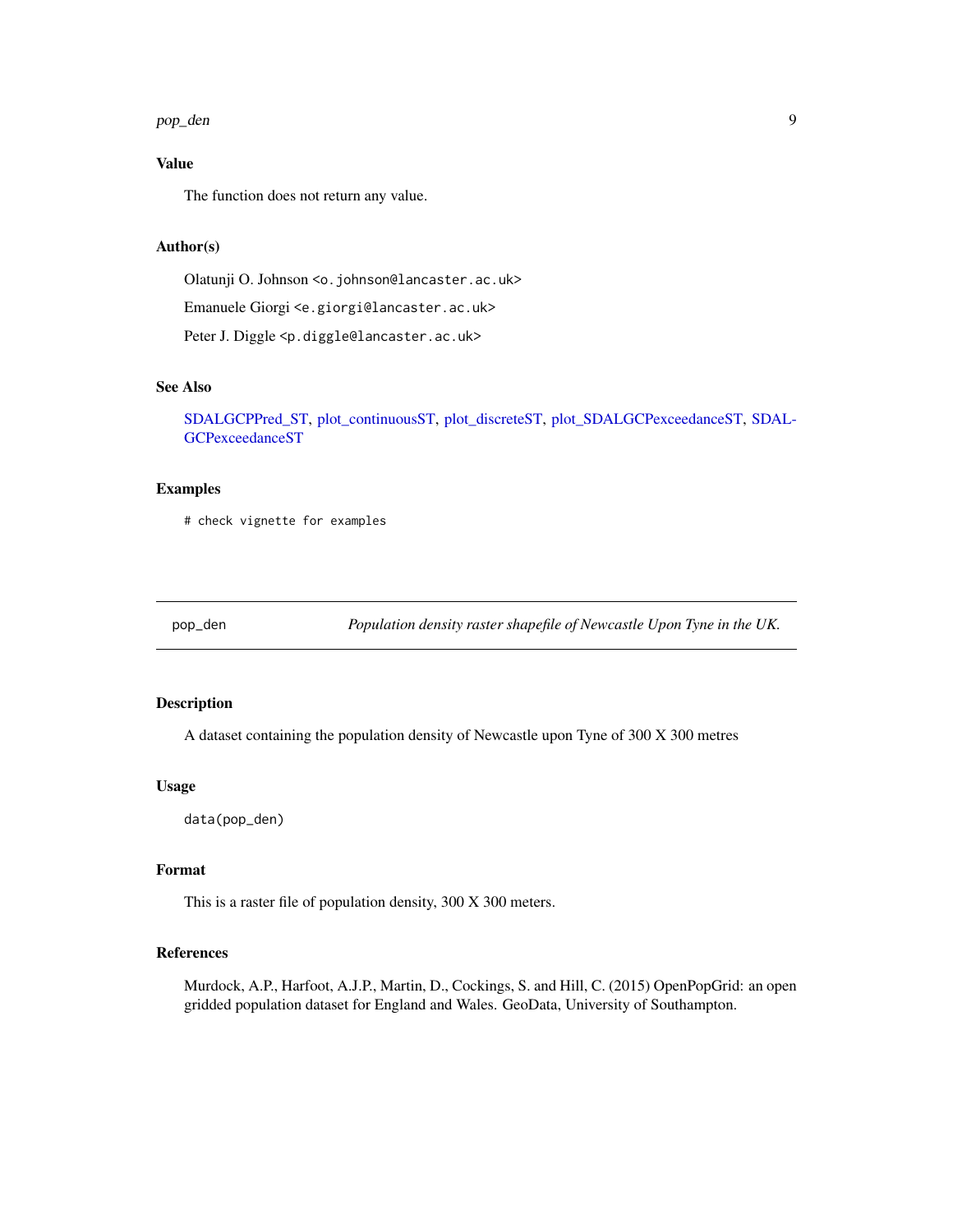<span id="page-9-0"></span>SDALGCP *SDALGCP: A package to make continuous inference from spatially aggregated disease count data.*

#### Description

The SDALGCP package provides four main functions: SDALGCPMCML, SDALGCPMCML\_ST, SDALGCPPred and SDALGCPPred\_ST.

#### SDALGCP functions

The [SDALGCPMCML](#page-10-1) function uses Monte Carlo Maximum Likelihood to estimate the parameter of a poisson log-linear model with spatially continuous random effect for static spatial case.

The [SDALGCPPred](#page-18-1) function delivers spatially discrete prediction of the incidence and the covariate adjusted relative risk and spatially continuous prediction of the covariate adjusted relative risk for static spatial case.

The [SDALGCPMCML\\_ST](#page-13-1) function uses Monte Carlo Maximum Likelihood to estimate the parameter of a poisson log-linear model with spatially continuous random effect for spatio-temporal case.

The [SDALGCPPred\\_ST](#page-20-1) function delivers spatially discrete prediction of the incidence and the covariate adjusted relative risk and spatially continuous prediction of the covariate adjusted relative risk for spatio-temporal case.

Functions such as [summary,](#page-0-0) [confint](#page-0-0) and [print](#page-0-0) also can be applied to the output.

#### Author(s)

Olatunji O. Johnson, Emanuele Giorgi, Peter Diggle. All from CHICAS, Lancaster Medical School, Faculty of Health and Medicine, Lancaster University

#### References

Christensen, O. F. (2004). Monte carlo maximum likelihood in model-based geostatistics. Journal of Computational and Graphical Statistics 13, 702-718.

Giorgi, E., & Diggle, P. J. (2017). PrevMap: an R package for prevalence mapping. Journal of Statistical Software, 78(8), 1-29. doi:10.18637/jss.v078.i08

Banerjee, S., Carlin, B. P., & Gelfand, A. E. (2014). Hierarchical modeling and analysis for spatial data. CRC press.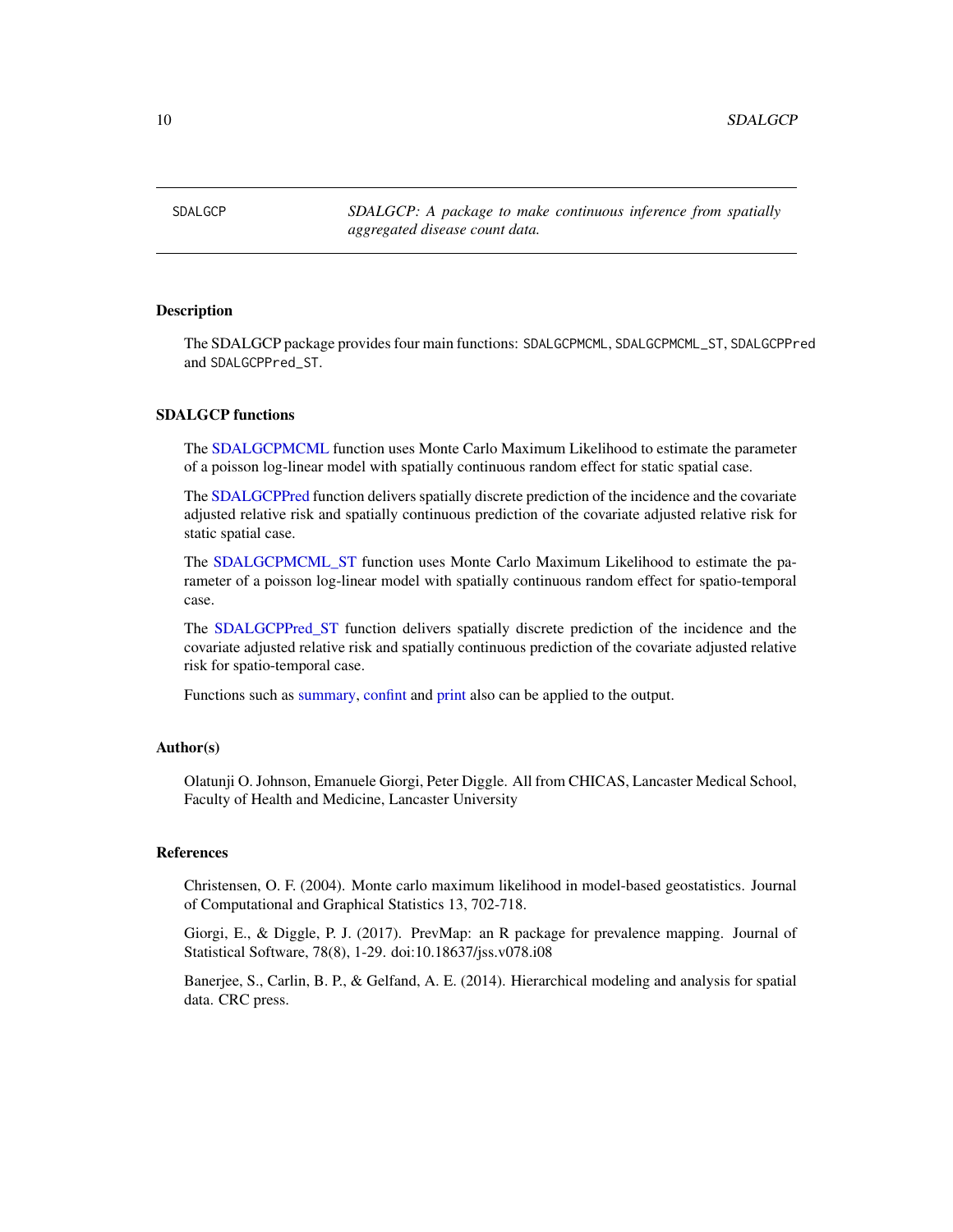<span id="page-10-1"></span><span id="page-10-0"></span>

# Description

This function provides the maximum likelihood estimation of the parameter given a set of values of scale parameter of the Gaussian process, phi.

#### Usage

```
SDALGCPMCML(
  formula,
  data,
 my_shp,
  delta,
 phi = NULL,
 method = 1,
 pop_shp = NULL,
 weighted = FALSE,
 par@ = NULL,control.mcmc = NULL,
 plot = FALSE,
 plot_profile = TRUE,
  rho = NULL,
  giveup = NULL,
 messages = FALSE
)
```

| formula | an object of class formula (or one that can be coerced to that class): a symbolic<br>description of the model to be fitted.                                                                                       |
|---------|-------------------------------------------------------------------------------------------------------------------------------------------------------------------------------------------------------------------|
| data    | data frame containing the variables in the model.                                                                                                                                                                 |
| my_shp  | A SpatialPolygons or SpatialPolygonsDataFrame object containing the poly-<br>gons ( <i>i.e.</i> each regions).                                                                                                    |
| delta   | distance between points                                                                                                                                                                                           |
| phi     | the discretised values of the scale parameter phi. if not supplied, it uses the<br>default, which is 20 phis' which ranges from size of the smallest region to the<br>one-tenth of the size of the entire domain. |
| method  | To specify which method to use to sample the points, the options are 1 for Simple<br>Sequential Inhibition (SSI) process, 2 for Uniform sampling and 3 for regular<br>grid. 1 is the default                      |
| pop_shp | Optional, The raster of population density map for population weighted ap-<br>proach                                                                                                                              |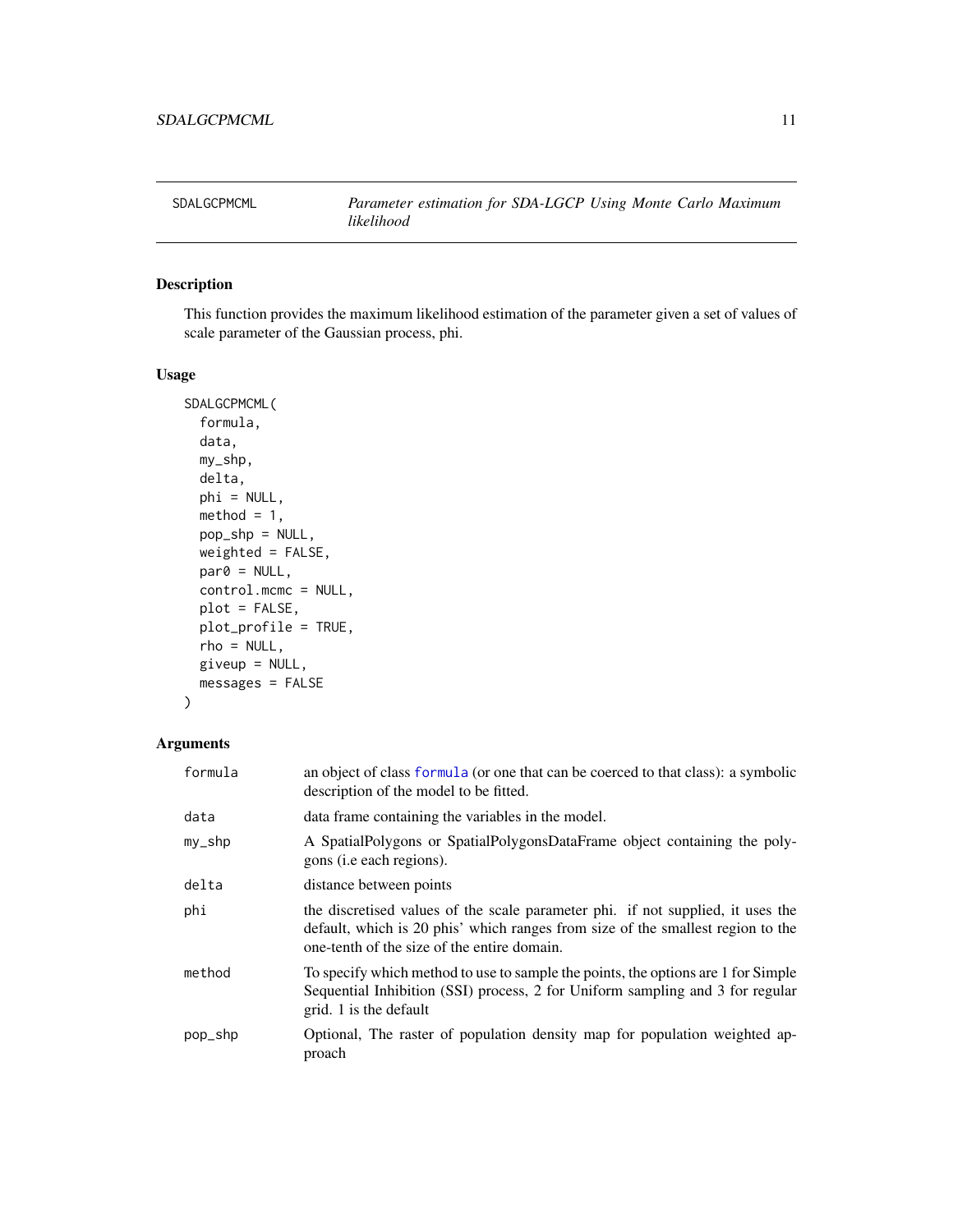<span id="page-11-0"></span>

| weighted     | To specify if you want to use the population density, default to FALSE, i.e pop-<br>ulation density is not used.                                                                                                                                                 |
|--------------|------------------------------------------------------------------------------------------------------------------------------------------------------------------------------------------------------------------------------------------------------------------|
| par0         | the initial parameter of the fixed effects beta, the variance sigmasq and the scale<br>parameter phi, specified as c(beta, sigma2, phi). Default; beta, the estimates<br>from the glm; sigma2, variance of the residual; phi, the median of the supplied<br>phi. |
| control.mcmc | list from PrevMap package to define the burnin, thining, the number of iteration<br>and the turning parameters see controlments DA.                                                                                                                              |
| plot         | To display the plot of the points inside the polygon, default to TRUE                                                                                                                                                                                            |
| plot_profile | logical; if TRUE the profile-likelihood is plotted. default is FALSE                                                                                                                                                                                             |
| rho          | Optional, the packing density, default set to 0.55                                                                                                                                                                                                               |
| giveup       | Optional, number of rejected proposals after which the algorithm should termi-<br>nate, default set to 1000                                                                                                                                                      |
| messages     | logical; if messages=TRUE, it prints the results objective function and the pa-<br>rameters at every phi iteration. Default is FALSE.                                                                                                                            |

# Details

This function performs parameter estimation for a SDALGCP Model Monte Carlo Maximum likelihood. The Monte Carlo maximum likelihood method uses conditional simulation from the distribution of the random effect  $T(x) = d(x)/\beta + S(x)$  given the data y, in order to approximate the high-dimensional intractable integral given by the likelihood function. The resulting approximation of the likelihood is then maximized by a numerical optimization algorithm which uses analytic expression for computation of the gradient vector and Hessian matrix. The functions used for numerical optimization are [nlminb](#page-0-0). The first stage of estimation is generating locations inside the polygon, followed by precomputing the correlation matrices, then optimising the likelihood.

#### Value

An object of class "SDALGCP". The function [summary.SDALGCP](#page-24-1) is used to print a summary of the fitted model. The object is a list with the following components:

D: matrix of covariates.

y: the count, response observations.

m: offset

beta\_opt: estimates of the fixed effects of the model.

sigma2\_opt: estimates of the variance of the Gaussian process.

phi\_opt: estimates of the scale parameter phi of the Gaussian process.

cov: covariance matrix of the MCML estimates.

Sigma\_mat\_opt: covariance matrix of the Gaussian process that corresponds to the optimal value

llike\_val\_opt: maximum value of the log-likelihood.

mu: mean of the linear predictor

all\_para: the entire estimates for the different values of phi.

all\_cov: the entire covariance matrix of the estimates for the different values of phi.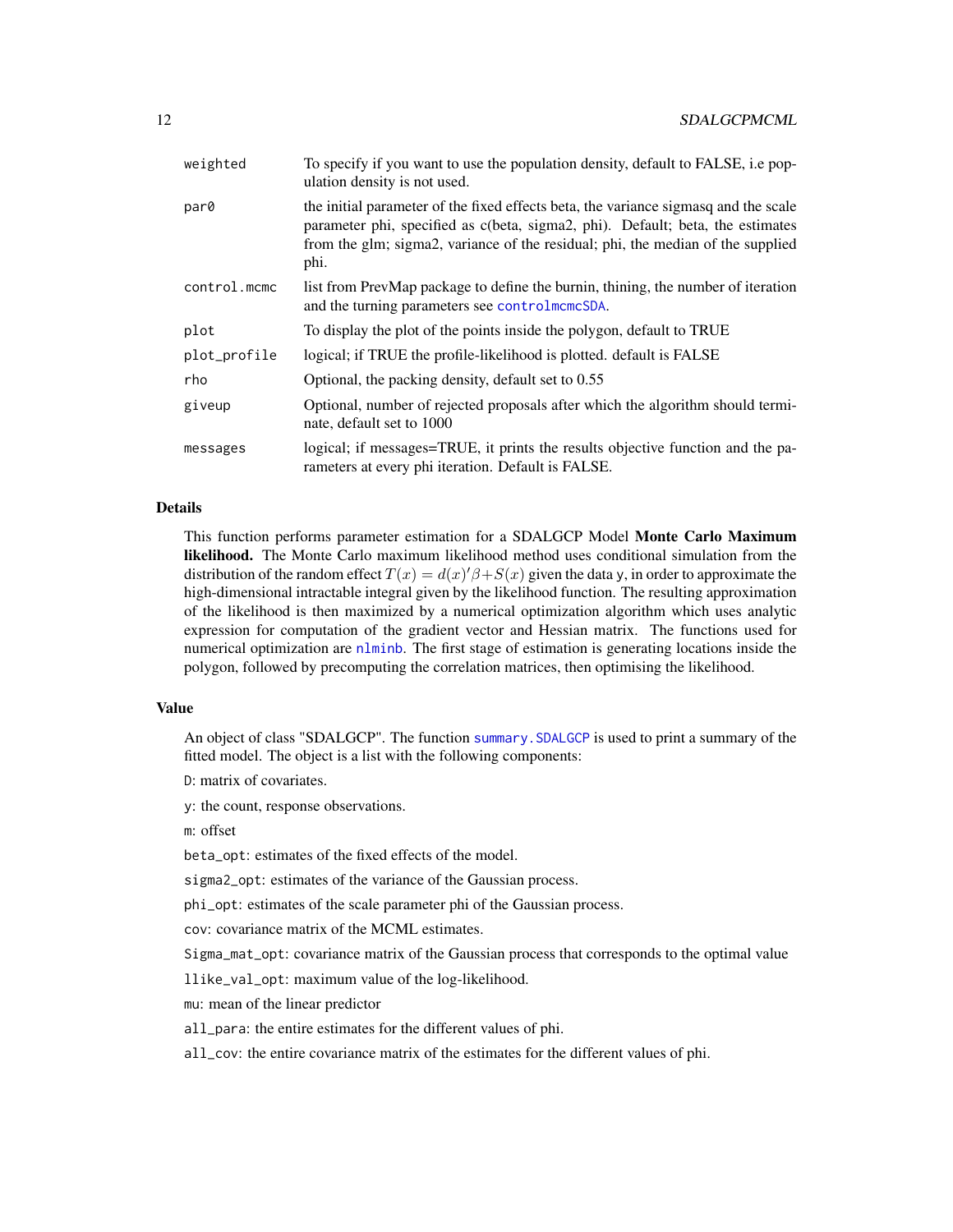# <span id="page-12-0"></span>SDALGCPMCML 13

par0: the initial parameter of the fixed effects beta and the variance sigmasq used in the estimation control.mcmc: the burnin, thining, the number of iteration and the turning parameters used see [controlmcmcSDA](#page-2-1).

call: the matched call.

#### Author(s)

Olatunji O. Johnson <o.johnson@lancaster.ac.uk>

Emanuele Giorgi <e.giorgi@lancaster.ac.uk>

Peter J. Diggle <p.diggle@lancaster.ac.uk>

#### References

Giorgi, E., & Diggle, P. J. (2017). PrevMap: an R package for prevalence mapping. Journal of Statistical Software, 78(8), 1-29. doi:10.18637/jss.v078.i08

Christensen, O. F. (2004). Monte Carlo maximum likelihood in model-based geostatistics. Journal of Computational and Graphical Statistics 13, 702-718.

#### See Also

[Aggregated\\_poisson\\_log\\_MCML,](#page-0-0) [Laplace.sampling](#page-0-0), [summary.SDALGCP](#page-24-1)

#### Examples

```
### Prepare the input of the model
data(PBCshp)
data <- as.data.frame(PBCshp@data) #get the data
### Write the formula of the model
FORM \leq X \sim propmale + Income + Employment + Education + Barriers + Crime +
Environment + offset(log(pop))
### set the discretised phi
phi <- seq(500, 1700, length.out = 20)
#### get the initial parameter
model <- glm(formula=FORM, family="poisson", data=data)
beta.start <-coef(model)
sigma2.start <- mean(model$residuals^2)
phi.start <- median(phi)
par0 <- c(beta.start, sigma2.start, phi.start)
# setup the control arguments for the MCMC
n <- 545
h \le -1.65/(n^*(1/6))control.mcmc <- controlmcmcSDA(n.sim = 10000, burnin = 2000,
                 thin= 8, h=h, c1.h = 0.01, c2.h = 1e-04)
###Run the model
my_est <- SDALGCPMCML(formula=FORM, data=data, my_shp=PBCshp, delta=100, phi=phi, method=1,
```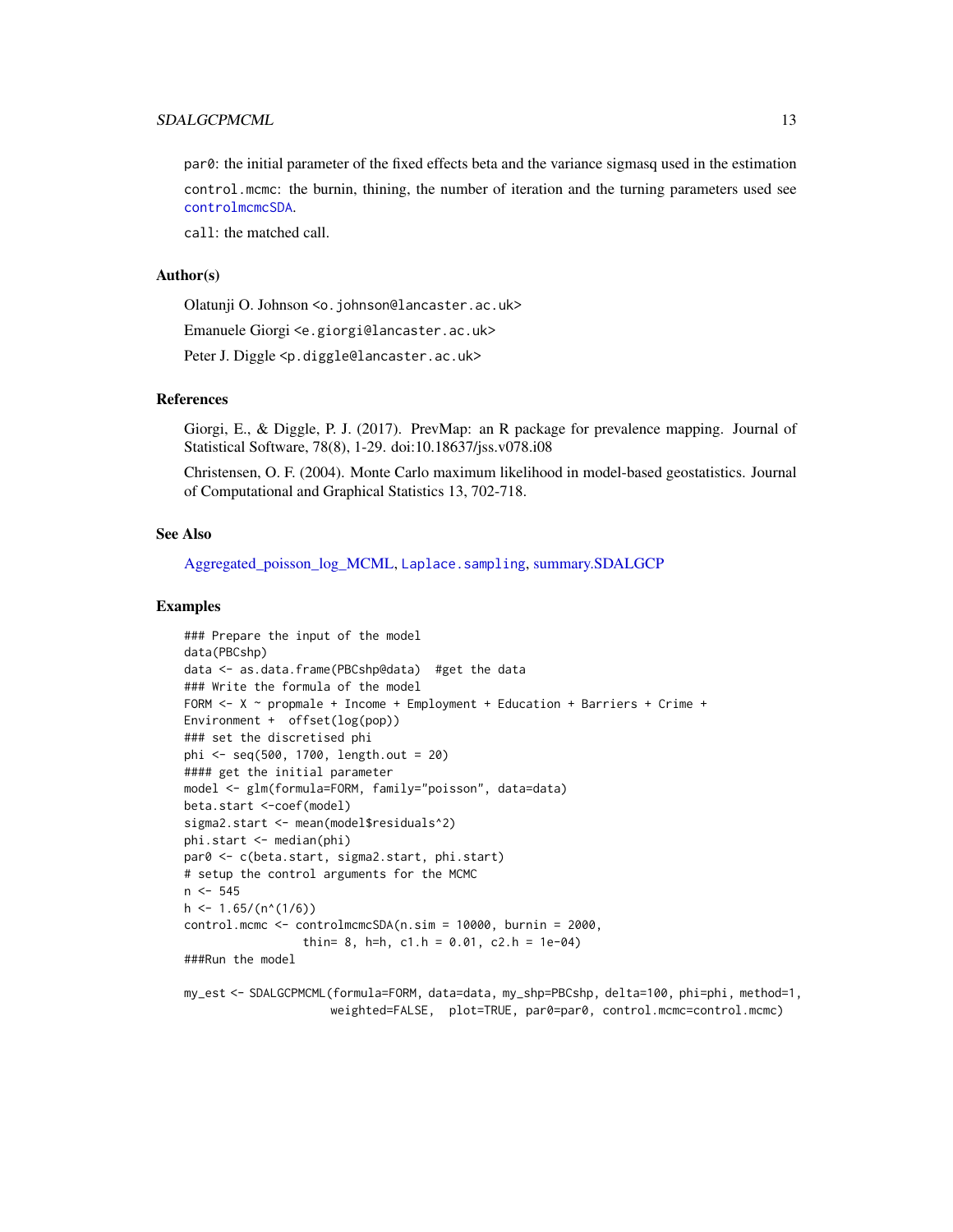<span id="page-13-1"></span><span id="page-13-0"></span>

# Description

This function provides the maximum likelihood estimation of the parameter given a set of values of scale parameter of the Gaussian process, phi.

# Usage

```
SDALGCPMCML_ST(
  formula,
  st_data,
 delta,
 phi = NULL,
 method = 1,pop_shp = NULL,
 kappa = 0.5,
 weighted = FALSE,
 par@ = NULL,control.mcmc = NULL,
 plot = FALSE,
 plot_profile = TRUE,
  rho = NULL,
 given = NULL,messages = FALSE
)
```

| formula | an object of class formula (or one that can be coerced to that class): a symbolic<br>description of the model to be fitted.                                                                                       |
|---------|-------------------------------------------------------------------------------------------------------------------------------------------------------------------------------------------------------------------|
| st_data | data frame containing the variables in the model and the polygons of the region,<br>which of class spacetime.                                                                                                     |
| delta   | distance between points                                                                                                                                                                                           |
| phi     | the discretised values of the scale parameter phi. if not supplied, it uses the<br>default, which is 20 phis' which ranges from size of the smallest region to the<br>one-tenth of the size of the entire domain. |
| method  | To specify which method to use to sample the points, the options are 1 for Simple<br>Sequential Inhibition (SSI) process, 2 for Uniform sampling and 3 for regular<br>grid. 1 is the default                      |
| pop_shp | Optional, The raster of population density map for population weighted ap-<br>proach                                                                                                                              |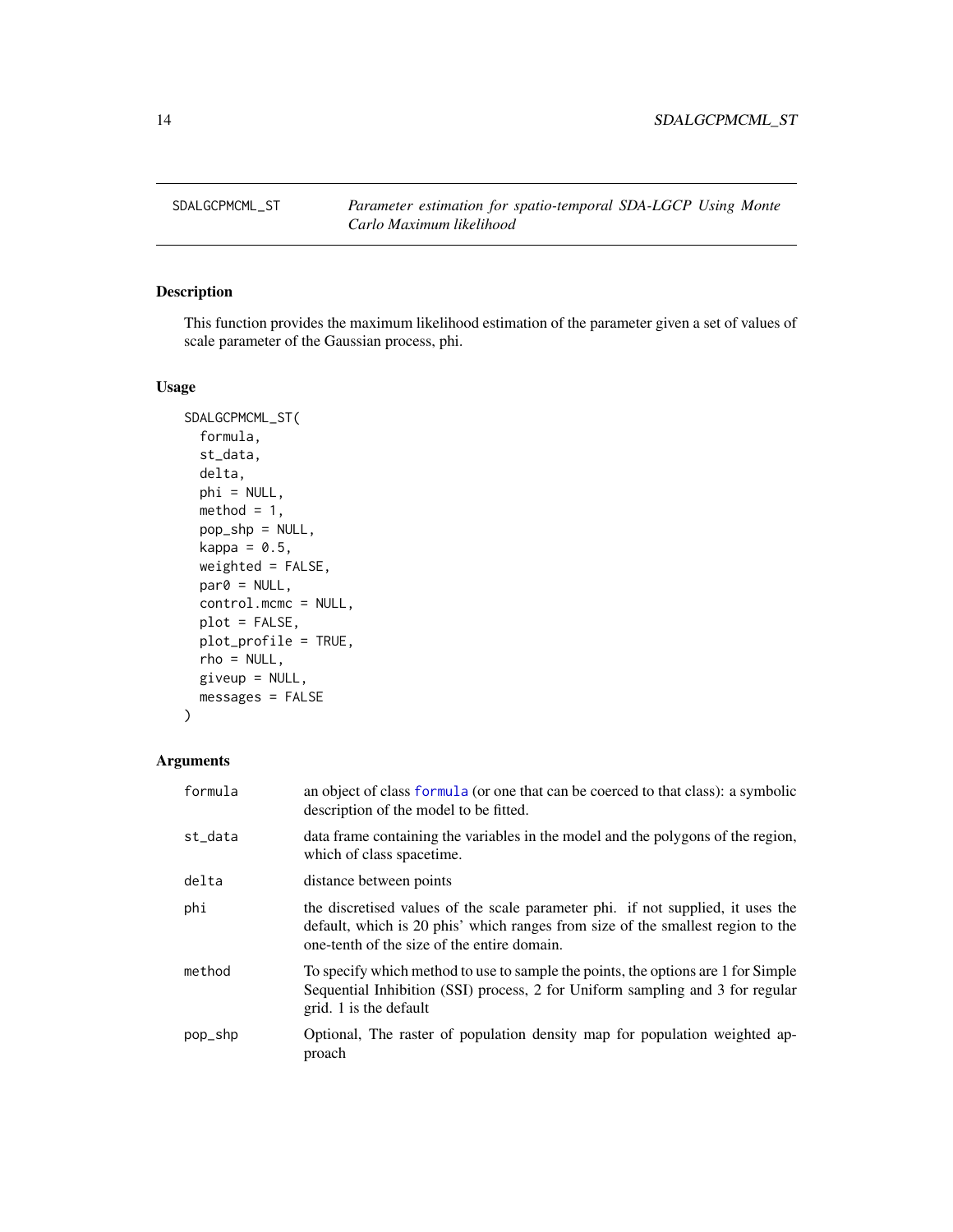<span id="page-14-0"></span>

| kappa        | the smoothness parameter of the matern correlation function assumed for the<br>temporal correlation, default to 0.5 which corresponds to exponential correlation<br>function.                                                                                    |
|--------------|------------------------------------------------------------------------------------------------------------------------------------------------------------------------------------------------------------------------------------------------------------------|
| weighted     | To specify if you want to use the population density, default to FALSE, i.e pop-<br>ulation density is not used.                                                                                                                                                 |
| par0         | the initial parameter of the fixed effects beta, the variance sigmasq and the scale<br>parameter phi, specified as c(beta, sigma2, phi). Default; beta, the estimates<br>from the glm; sigma2, variance of the residual; phi, the median of the supplied<br>phi. |
| control.mcmc | list from PrevMap package to define the burnin, thining, the number of iteration<br>and the turning parameters see controlments DA.                                                                                                                              |
| plot         | To display the plot of the points inside the polygon, default to TRUE                                                                                                                                                                                            |
| plot_profile | logical; if TRUE the profile-likelihood is plotted. default is FALSE                                                                                                                                                                                             |
| rho          | Optional, the packing density, default set to 0.55                                                                                                                                                                                                               |
| giveup       | Optional, number of rejected proposals after which the algorithm should termi-<br>nate, default set to 1000                                                                                                                                                      |
| messages     | logical; if messages=TRUE, it prints the results objective function and the pa-<br>rameters at every phi iteration. Default is FALSE.                                                                                                                            |

# Details

This function performs parameter estimation for a SDALGCP Model Monte Carlo Maximum likelihood. The Monte Carlo maximum likelihood method uses conditional simulation from the distribution of the random effect  $T(x) = d(x)/\beta + S(x)$  given the data y, in order to approximate the high-dimensional intractable integral given by the likelihood function. The resulting approximation of the likelihood is then maximized by a numerical optimization algorithm which uses analytic expression for computation of the gradient vector and Hessian matrix. The functions used for numerical optimization are [nlminb](#page-0-0). The first stage of estimation is generating locations inside the polygon, followed by precomputing the correlation matrices, then optimising the likelihood.

# Value

An object of class "SDALGCP". The function [summary.SDALGCPST](#page-25-1) is used to print a summary of the fitted model. The object is a list with the following components:

D: matrix of covariates.

y: the count, response observations.

m: offset

beta\_opt: estimates of the fixed effects of the model.

sigma2\_opt: estimates of the variance of the Gaussian process.

phi\_opt: estimates of the scale parameter phi of the Gaussian process.

cov: covariance matrix of the MCML estimates.

Sigma\_mat\_opt: covariance matrix of the Gaussian process that corresponds to the optimal value

llike\_val\_opt: maximum value of the log-likelihood.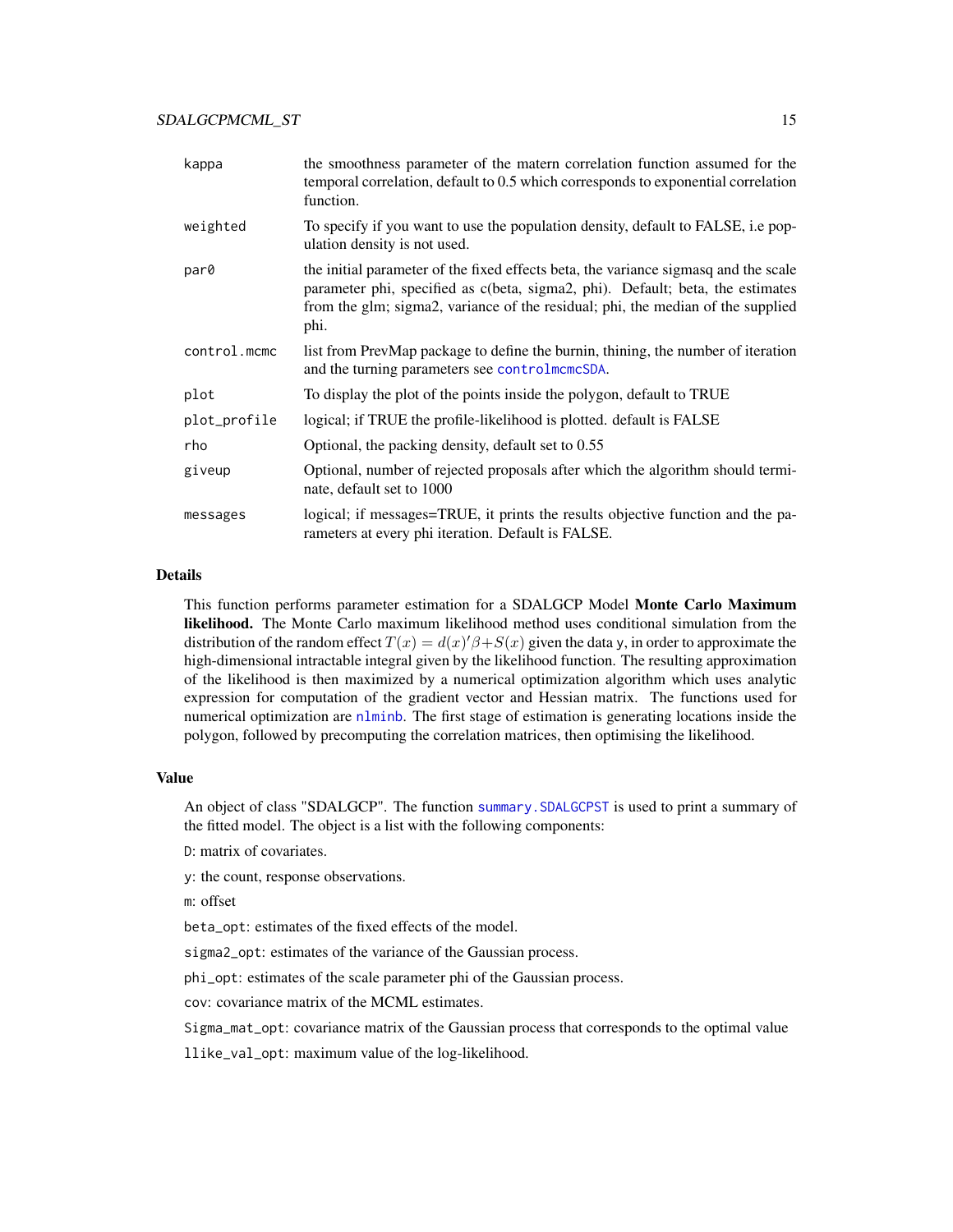<span id="page-15-0"></span>mu: mean of the linear predictor

all\_para: the entire estimates for the different values of phi.

all\_cov: the entire covariance matrix of the estimates for the different values of phi.

par0: the initial parameter of the fixed effects beta and the variance sigmasq used in the estimation

control.mcmc: the burnin, thining, the number of iteration and the turning parameters used see [controlmcmcSDA](#page-2-1).

call: the matched call.

#### Author(s)

Olatunji O. Johnson <o.johnson@lancaster.ac.uk>

Emanuele Giorgi <e.giorgi@lancaster.ac.uk>

Peter J. Diggle <p.diggle@lancaster.ac.uk>

#### References

Giorgi, E., & Diggle, P. J. (2017). PrevMap: an R package for prevalence mapping. Journal of Statistical Software, 78(8), 1-29. doi:10.18637/jss.v078.i08

Christensen, O. F. (2004). Monte Carlo maximum likelihood in model-based geostatistics. Journal of Computational and Graphical Statistics 13, 702-718.

#### See Also

[Aggregated\\_poisson\\_log\\_MCML,](#page-0-0) [Laplace.sampling](#page-0-0), [summary.SDALGCPST](#page-25-1)

#### Examples

# check vignette for examples

| SDALGCPMCML ST2 | Parameter estimation for spatio-temporal SDA-LGCP Using Monte |
|-----------------|---------------------------------------------------------------|
|                 | Carlo Maximum likelihood                                      |

# **Description**

This function provides the maximum likelihood estimation of the parameter given a set of values of scale parameter of the Gaussian process, phi.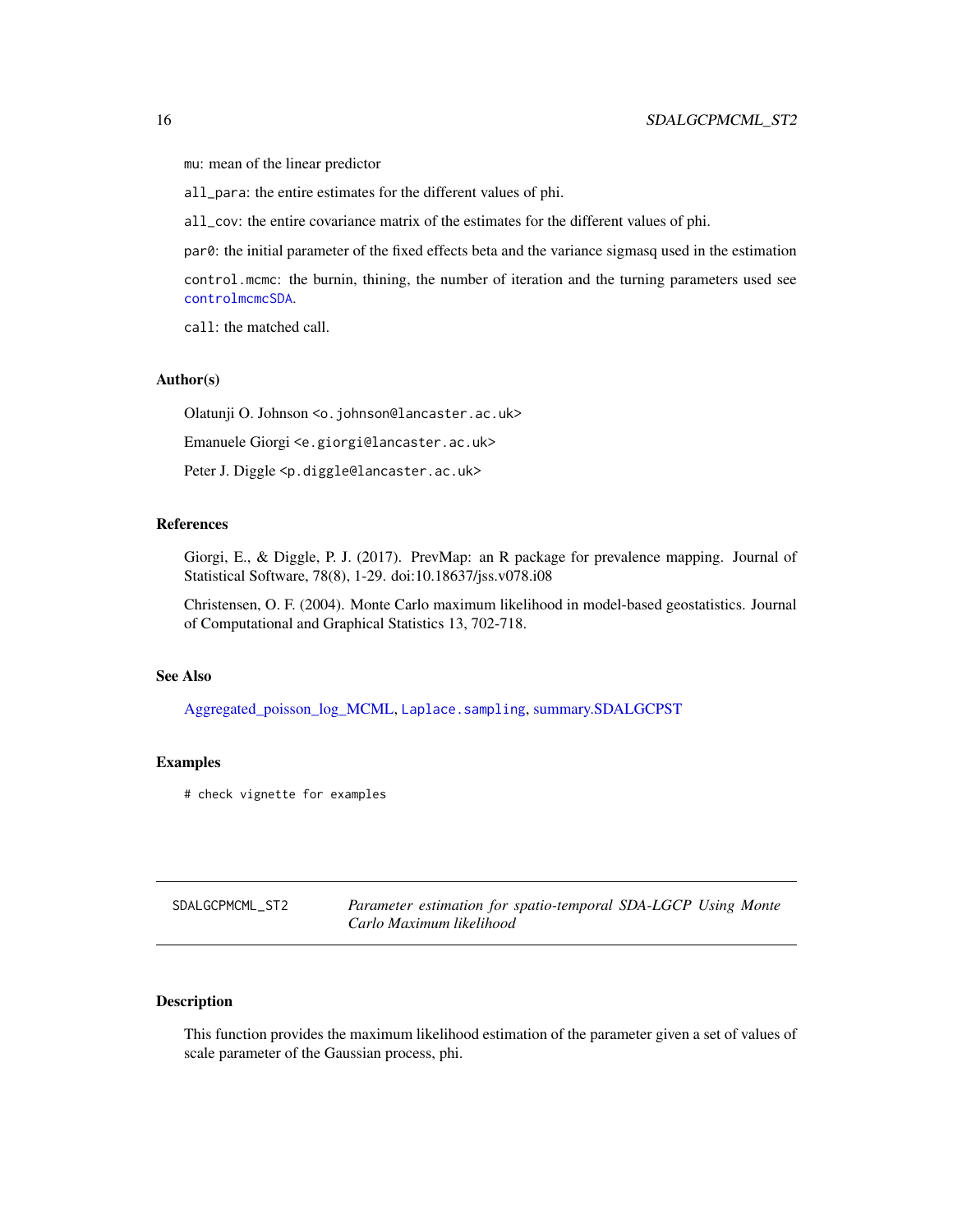# <span id="page-16-0"></span>Usage

```
SDALGCPMCML_ST2(
 formula,
  st_data,
 delta,
 phi = NULL,
 method = 1,
 pop_shp = NULL,
 kappa = 0.5,
 weighted = FALSE,par@ = NULL,control.mcmc = NULL,
 plot = FALSE,
 plot_profile = TRUE,
 rho = NULL,
 giveup = NULL,
 messages = FALSE,
 nu.start = NULL
\mathcal{L}
```

| formula      | an object of class formula (or one that can be coerced to that class): a symbolic<br>description of the model to be fitted.                                                                                                                                      |
|--------------|------------------------------------------------------------------------------------------------------------------------------------------------------------------------------------------------------------------------------------------------------------------|
| st_data      | data frame containing the variables in the model and the polygons of the region,<br>which of class spacetime.                                                                                                                                                    |
| delta        | distance between points                                                                                                                                                                                                                                          |
| phi          | the discretised values of the scale parameter phi. if not supplied, it uses the<br>default, which is 20 phis' which ranges from size of the smallest region to the<br>one-tenth of the size of the entire domain.                                                |
| method       | To specify which method to use to sample the points, the options are 1 for Simple<br>Sequential Inhibition (SSI) process, 2 for Uniform sampling and 3 for regular<br>grid. 1 is the default                                                                     |
| pop_shp      | Optional, The raster of population density map for population weighted ap-<br>proach                                                                                                                                                                             |
| kappa        | the smoothness parameter of the matern correlation function assumed for the<br>temporal correlation, default to 0.5 which corresponds to exponential correlation<br>function.                                                                                    |
| weighted     | To specify if you want to use the population density, default to FALSE, i.e pop-<br>ulation density is not used.                                                                                                                                                 |
| par0         | the initial parameter of the fixed effects beta, the variance sigmasq and the scale<br>parameter phi, specified as c(beta, sigma2, phi). Default; beta, the estimates<br>from the glm; sigma2, variance of the residual; phi, the median of the supplied<br>phi. |
| control.mcmc | list from PrevMap package to define the burnin, thining, the number of iteration<br>and the turning parameters see controlments DA.                                                                                                                              |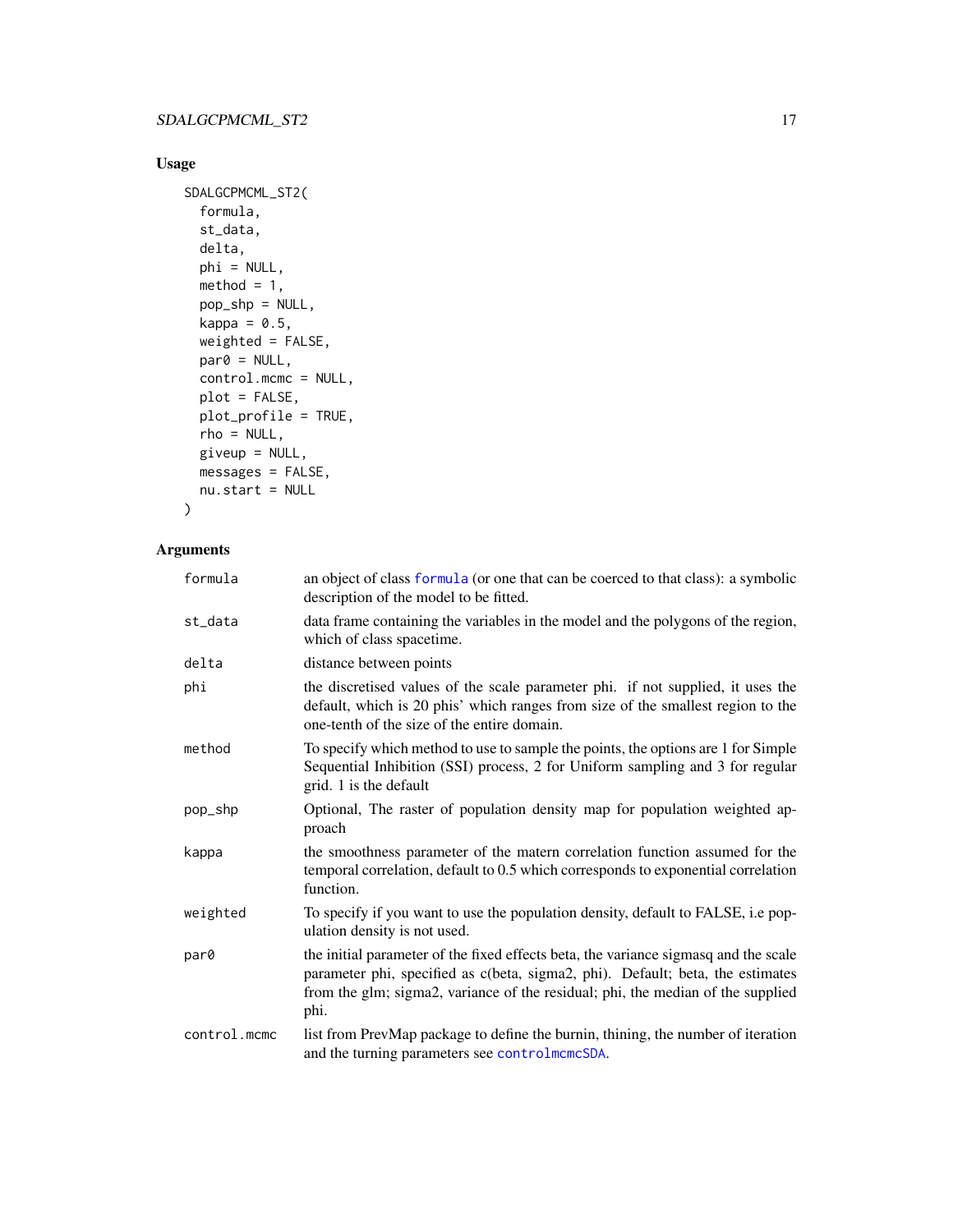<span id="page-17-0"></span>

| plot         | To display the plot of the points inside the polygon, default to TRUE                                                                 |
|--------------|---------------------------------------------------------------------------------------------------------------------------------------|
| plot_profile | logical; if TRUE the profile-likelihood is plotted, default is FALSE                                                                  |
| rho          | Optional, the packing density, default set to 0.55                                                                                    |
| giveup       | Optional, number of rejected proposals after which the algorithm should termi-<br>nate, default set to 1000                           |
| messages     | logical; if messages=TRUE, it prints the results objective function and the pa-<br>rameters at every phi iteration. Default is FALSE. |
| nu.start     | the initial value of the time parameter, default is null                                                                              |

#### Details

This function performs parameter estimation for a SDALGCP Model Monte Carlo Maximum likelihood. The Monte Carlo maximum likelihood method uses conditional simulation from the distribution of the random effect  $T(x) = d(x)/\beta + S(x)$  given the data y, in order to approximate the high-dimensional intractable integral given by the likelihood function. The resulting approximation of the likelihood is then maximized by a numerical optimization algorithm which uses analytic expression for computation of the gradient vector and Hessian matrix. The functions used for numerical optimization are [nlminb](#page-0-0). The first stage of estimation is generating locations inside the polygon, followed by precomputing the correlation matrices, then optimising the likelihood.

#### Value

An object of class "SDALGCP". The function [summary.SDALGCPST](#page-25-1) is used to print a summary of the fitted model. The object is a list with the following components:

- D: matrix of covariates.
- y: the count, response observations.

m: offset

beta\_opt: estimates of the fixed effects of the model.

sigma2\_opt: estimates of the variance of the Gaussian process.

phi\_opt: estimates of the scale parameter phi of the Gaussian process.

cov: covariance matrix of the MCML estimates.

Sigma\_mat\_opt: covariance matrix of the Gaussian process that corresponds to the optimal value

llike\_val\_opt: maximum value of the log-likelihood.

mu: mean of the linear predictor

all\_para: the entire estimates for the different values of phi.

all\_cov: the entire covariance matrix of the estimates for the different values of phi.

par0: the initial parameter of the fixed effects beta and the variance sigmasq used in the estimation control.mcmc: the burnin, thining, the number of iteration and the turning parameters used see [controlmcmcSDA](#page-2-1).

call: the matched call.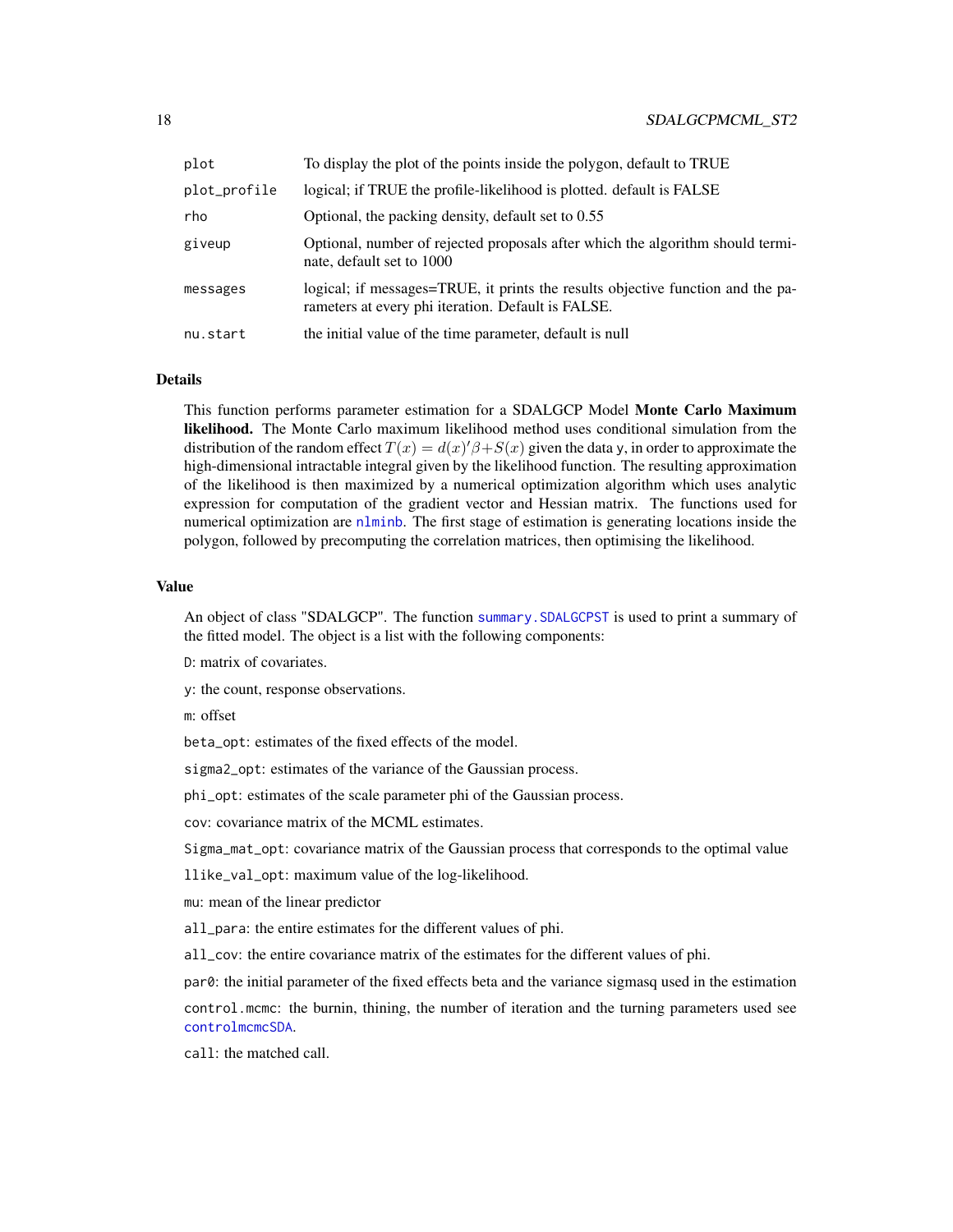# <span id="page-18-0"></span>SDALGCPPred 19

#### Author(s)

Olatunji O. Johnson <o.johnson@lancaster.ac.uk>

Emanuele Giorgi <e.giorgi@lancaster.ac.uk>

Peter J. Diggle <p.diggle@lancaster.ac.uk>

# References

Giorgi, E., & Diggle, P. J. (2017). PrevMap: an R package for prevalence mapping. Journal of Statistical Software, 78(8), 1-29. doi:10.18637/jss.v078.i08

Christensen, O. F. (2004). Monte Carlo maximum likelihood in model-based geostatistics. Journal of Computational and Graphical Statistics 13, 702-718.

#### See Also

[Aggregated\\_poisson\\_log\\_MCML,](#page-0-0) [Laplace.sampling](#page-0-0), [summary.SDALGCPST](#page-25-1)

# Examples

# check vignette for examples

<span id="page-18-1"></span>SDALGCPPred *Spatial prediction using plug-in of MCML estimates*

### Description

This function performs spatial continuous and discrete prediction, fixing the model parameters at the Monte Carlo maximum likelihood estimates of a SDALGCP model.

#### Usage

```
SDALGCPPred(
  para_est,
  cellsize,
  continuous = TRUE,
  control.mcmc = NULL,
  pred.loc = NULL,
  divisor = 1,
  plot.correlogram = F,
 mesages = TRUE,parallel = FALSE
)
```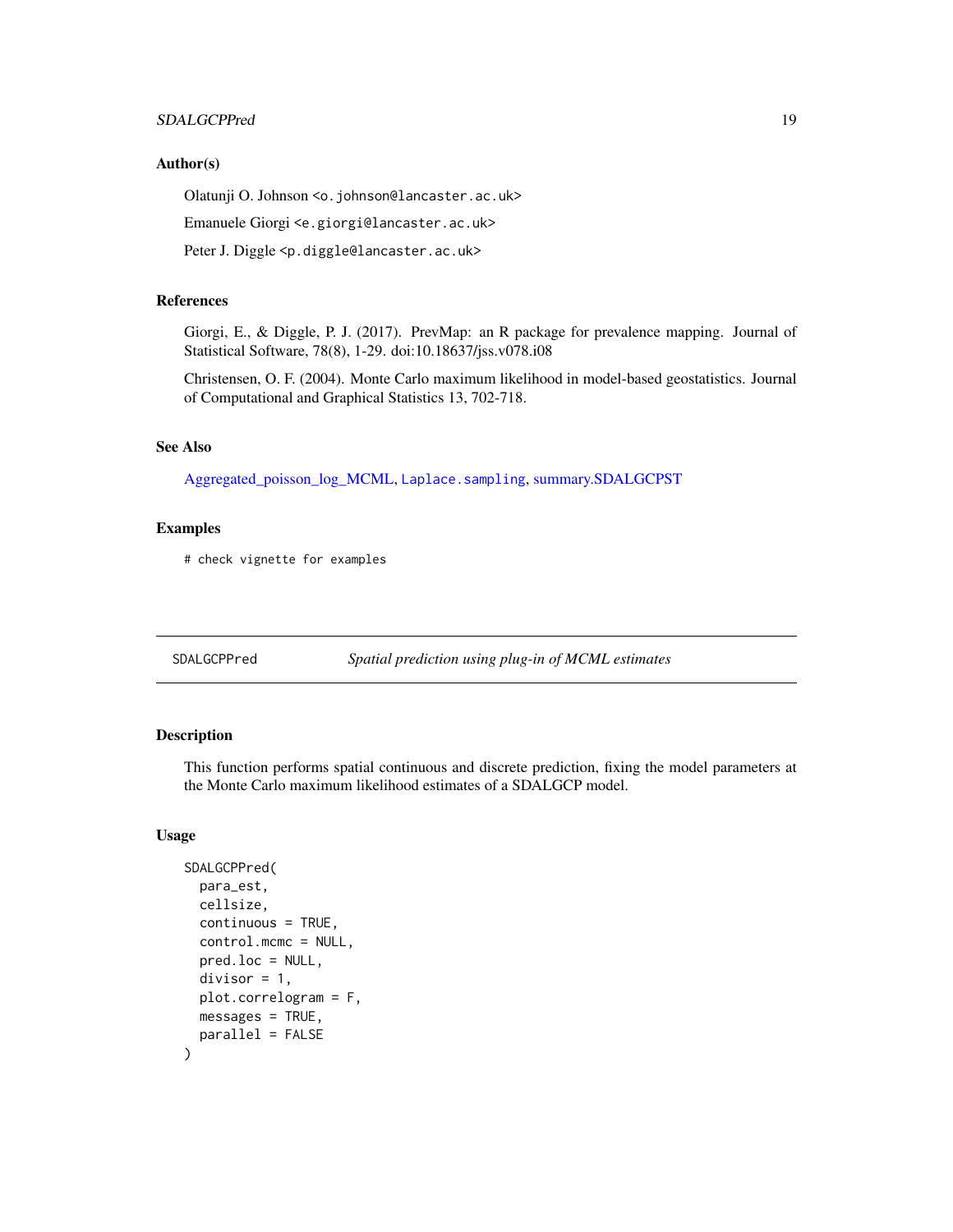#### <span id="page-19-0"></span>**Arguments**

| para_est         | an object of class "SDALGCP" obtained as a result of a call to SDALGCPMCML.                                                                             |
|------------------|---------------------------------------------------------------------------------------------------------------------------------------------------------|
| cellsize         | the size of the computational grid                                                                                                                      |
| continuous       | logical; to choose which prediction to do perform, discrete or continuous. the<br>default is continuous.                                                |
| control.mcmc     | output from controlmcmcSDA, if not provided, it uses the values used for the<br>parameter estimation                                                    |
| pred.loc         | optional, the dataframe of the predictive grid.                                                                                                         |
| divisor          | optional, the value to use to convert the dimension of the polygon, default is 1<br>which implies no conversion                                         |
| plot.correlogram |                                                                                                                                                         |
|                  | logical; if plot.correlogram=TRUE the autocorrelation plot of the conditional<br>simulations is displayed.                                              |
| messages         | logical; if messages=TRUE then status messages are printed on the screen (or<br>output device) while the function is running. Default is messages=TRUE. |
| parallel         | to parallelize some part of the function.                                                                                                               |
|                  |                                                                                                                                                         |

# Details

The function perform prediction of the spatially discrete incidence and covariate adjusted relative risk, and spatially continuous relative risk. The discrete inference uses the Metropolis-Adjusted Langevin Hasting sampling from Laplace. sampling. And the continuous inference is typically change of support inference.

# Value

pred.draw: the samples of the prediction pred: the prediction of the relative risk predSD: the standard error of the prediction Pred.loc: The coordinates of the predictive locations

# Author(s)

Olatunji O. Johnson <o.johnson@lancaster.ac.uk>

Emanuele Giorgi <e.giorgi@lancaster.ac.uk>

Peter J. Diggle <p.diggle@lancaster.ac.uk>

# References

Banerjee, S., Carlin, B. P., & Gelfand, A. E. (2014). Hierarchical modeling and analysis for spatial data. CRC press.

# See Also

[plot.Pred.SDALGCP,](#page-5-1) [SDAContinuousPred,](#page-0-0) [SDADiscretePred,](#page-0-0) [plot\\_continuous,](#page-0-0) [plot\\_discrete](#page-0-0)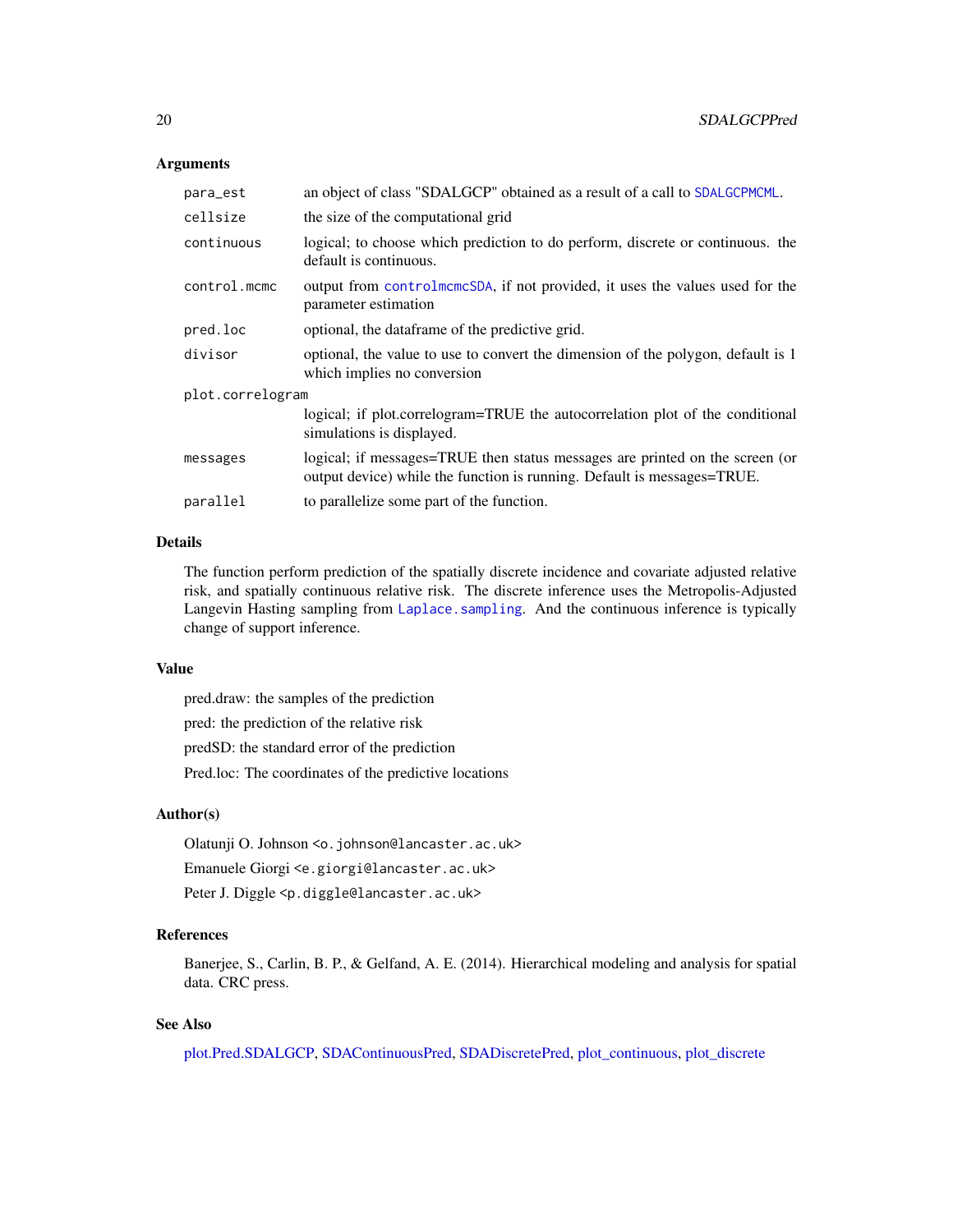# <span id="page-20-0"></span>SDALGCPPred\_ST 21

#### Examples

```
### Prepare the input of the model
data(PBCshp)
data <- as.data.frame(PBCshp@data) #get the data
### Write the formula of the model
FORM \leq X \sim propmale + Income + Employment + Education + Barriers + Crime +
Environment + offset(log(pop))
### set the discretised phi
phi <- seq(500, 1700, length.out = 20)
#### get the initial parameter
model <- glm(formula=FORM, family="poisson", data=data)
beta.start <-coef(model)
sigma2.start <- mean(model$residuals^2)
phi.start <- median(phi)
par0 <- c(beta.start, sigma2.start, phi.start)
# setup the control arguments for the MCMC
n <- 545
h \le -1.65/(n^*(1/6))control.mcmc <- controlmcmcSDA(n.sim = 10000, burnin = 2000,
                 thin= 8, h=h, c1.h = 0.01, c2.h = 1e-04)
###Run the model
my_est <- SDALGCPMCML(formula=FORM, data=data, my_shp=PBCshp, delta=100, phi=phi, method=1,
                     weighted=FALSE, plot=TRUE, par0=par0, control.mcmc=control.mcmc)
Con_pred <- SDALGCPPred(para_est=my_est, cellsize=300, continuous=TRUE)
```
<span id="page-20-1"></span>SDALGCPPred\_ST *Spatial prediction using plug-in of MCML estimates*

#### **Description**

This function performs spatial continuous and discrete prediction, fixing the model parameters at the Monte Carlo maximum likelihood estimates of a SDALGCP model.

#### Usage

```
SDALGCPPred_ST(
 para_est,
  cellsize,
  continuous = TRUE,
  control.mcmc = NULL,
 pred.loc = NULL,
  divisor = 1,
 plot.correlogram = F,
 messages = TRUE,parallel = FALSE,
  n.window = 1
)
```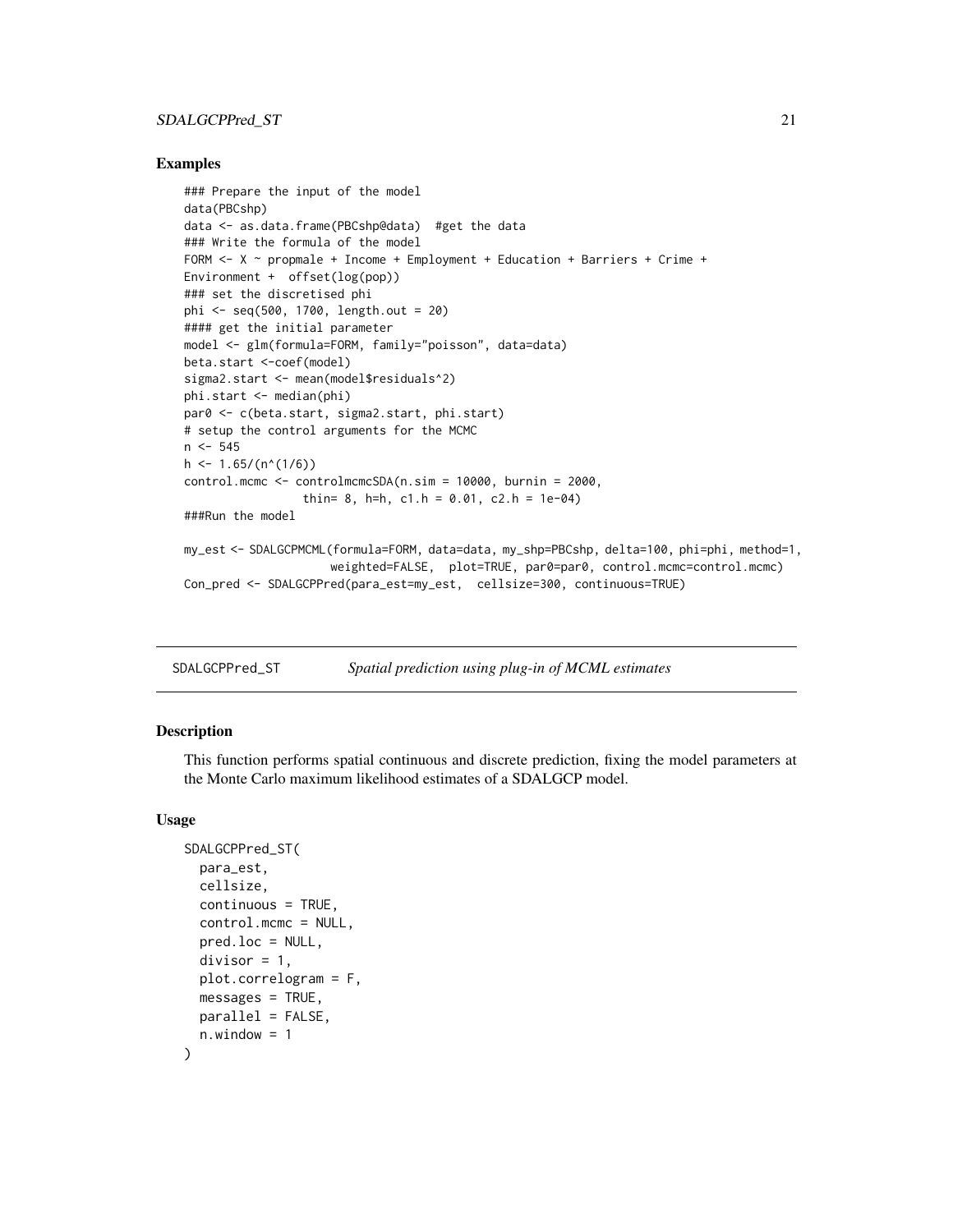#### <span id="page-21-0"></span>Arguments

| para_est         | an object of class "SDALGCPST" obtained as a result of a call to SDALGCPMCML_ST.                                                                        |
|------------------|---------------------------------------------------------------------------------------------------------------------------------------------------------|
| cellsize         | the size of the computational grid.                                                                                                                     |
| continuous       | logical; to choose which prediction to do perform, discrete or continuous, the<br>default is continuous.                                                |
| control.mcmc     | output from controlmcmcSDA, if not provided, it uses the values used for the<br>parameter estimation.                                                   |
| pred.loc         | optional, the dataframe of the predictive grid.                                                                                                         |
| divisor          | optional, the value to use to convert the dimension of the polygon, default is 1<br>which implies no conversion.                                        |
| plot.correlogram |                                                                                                                                                         |
|                  | logical; if plot.correlogram = TRUE the autocorrelation plot of the conditional<br>simulations is displayed.                                            |
| messages         | logical; if messages=TRUE then status messages are printed on the screen (or<br>output device) while the function is running. Default is messages=TRUE. |
| parallel         | to parallelize some part of the function.                                                                                                               |
| n.window         | the number of partitions to use for prediction. This is basically stratifying the<br>predictive grid into fewer pieces                                  |

#### Details

The function perform prediction of the spatially discrete incidence and covariate adjusted relative risk, and spatially continuous relative risk. The discrete inference uses the Metropolis-Adjusted Langevin Hasting sampling from [Laplace.sampling](#page-0-0). And the continuous inference is typically change of support inference.

# Value

pred.draw: the samples of the prediction

pred: the prediction of the relative risk

predSD: the standard error of the prediction

Pred.loc: The coordinates of the predictive locations

#### Author(s)

Olatunji O. Johnson <o.johnson@lancaster.ac.uk>

Emanuele Giorgi <e.giorgi@lancaster.ac.uk>

Peter J. Diggle <p.diggle@lancaster.ac.uk>

# References

Banerjee, S., Carlin, B. P., & Gelfand, A. E. (2014). Hierarchical modeling and analysis for spatial data. CRC press.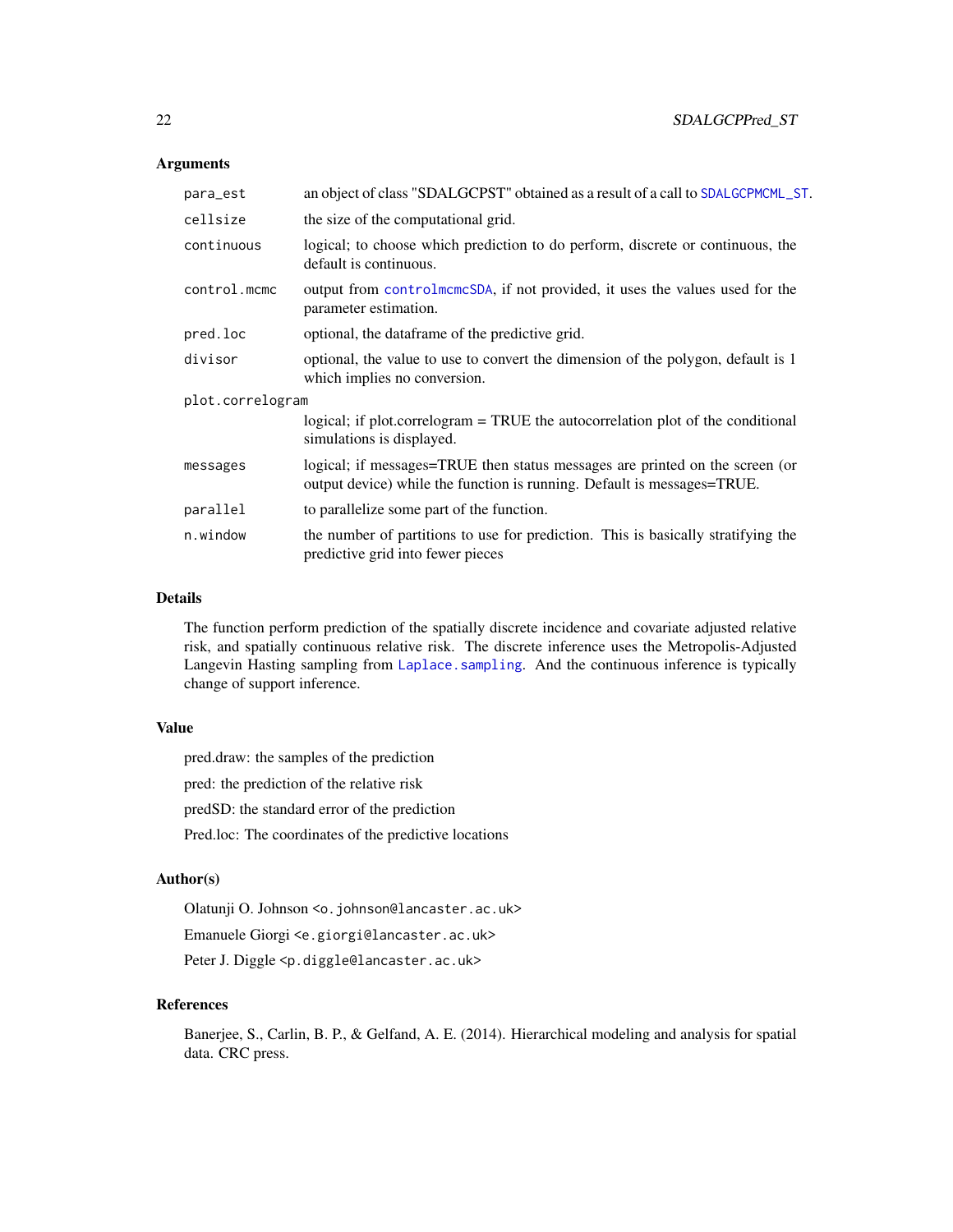# <span id="page-22-0"></span>SDALGCPPred\_ST2 23

# See Also

[plot.Pred.SDALGCPST,](#page-7-1) [SDAContinuousPred,](#page-0-0) [SDADiscretePred,](#page-0-0) [plot\\_continuous,](#page-0-0) [plot\\_discrete](#page-0-0)

#### Examples

# check vignette for examples

SDALGCPPred\_ST2 *Spatial prediction using plug-in of MCML estimates*

# Description

This function performs spatial continuous and discrete prediction, fixing the model parameters at the Monte Carlo maximum likelihood estimates of a SDALGCP model.

#### Usage

```
SDALGCPPred_ST2(
 para_est,
 cellsize,
 continuous = TRUE,
 control.mcmc = NULL,
 pred.loc = NULL,
 divisor = 1,
 plot.correlogram = F,
 mesages = TRUE,parallel = FALSE,
 n.window = 1
)
```

| an object of class "SDALGCPST" obtained as a result of a call to SDALGCPMCML_ST.                                 |
|------------------------------------------------------------------------------------------------------------------|
| the size of the computational grid.                                                                              |
| logical; to choose which prediction to do perform, discrete or continuous, the<br>default is continuous.         |
| output from controlment SDA, if not provided, it uses the values used for the<br>parameter estimation.           |
| optional, the dataframe of the predictive grid.                                                                  |
| optional, the value to use to convert the dimension of the polygon, default is 1<br>which implies no conversion. |
| plot.correlogram                                                                                                 |
| logical; if plot.correlogram = TRUE the autocorrelation plot of the conditional<br>simulations is displayed.     |
|                                                                                                                  |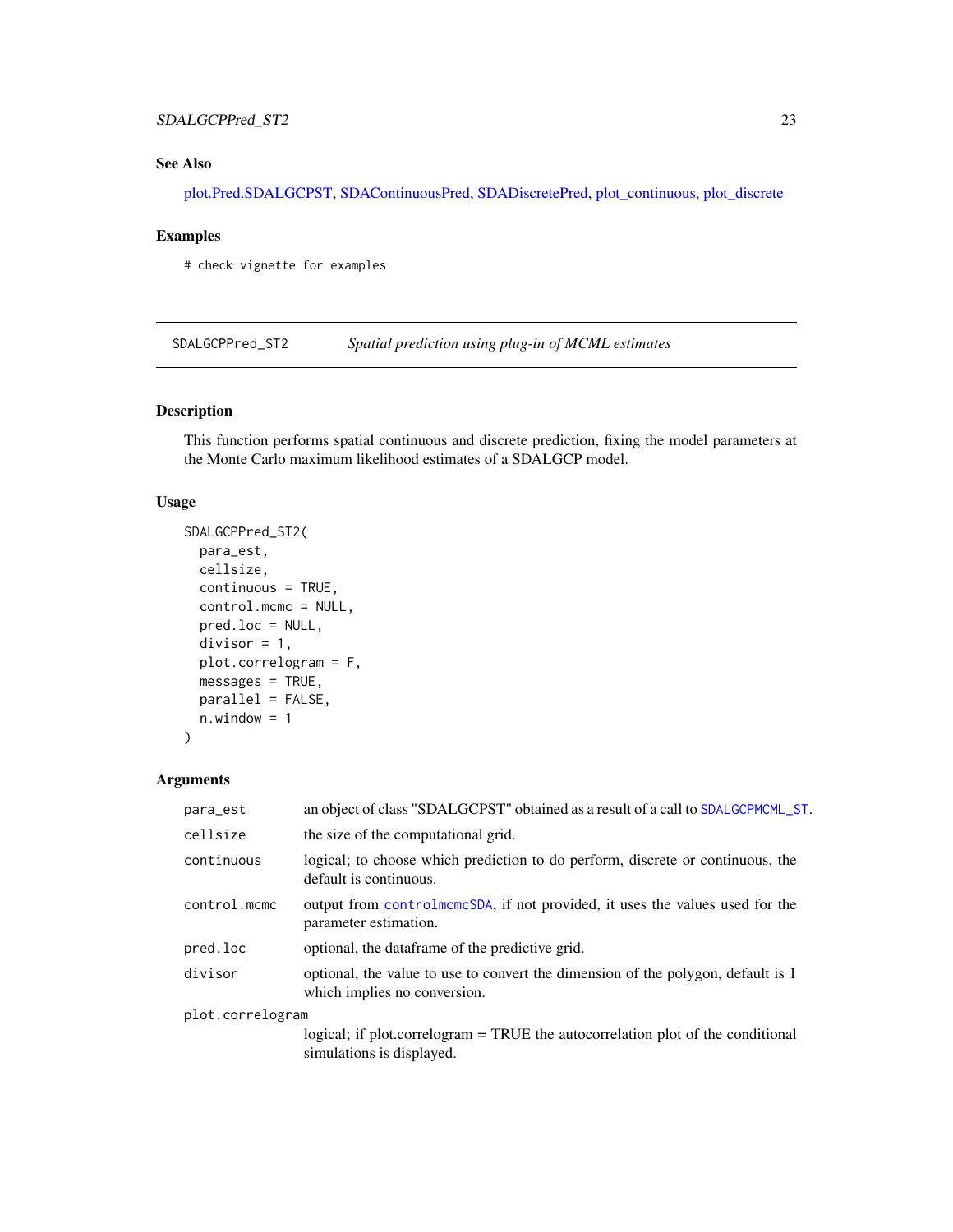<span id="page-23-0"></span>

| messages | logical; if messages=TRUE then status messages are printed on the screen (or<br>output device) while the function is running. Default is messages=TRUE. |
|----------|---------------------------------------------------------------------------------------------------------------------------------------------------------|
| parallel | to parallelize some part of the function.                                                                                                               |
| n.window | the number of partitions to use for prediction. This is basically stratifying the<br>predictive grid into fewer pieces                                  |

#### Details

The function perform prediction of the spatially discrete incidence and covariate adjusted relative risk, and spatially continuous relative risk. The discrete inference uses the Metropolis-Adjusted Langevin Hasting sampling from [Laplace.sampling](#page-0-0). And the continuous inference is typically change of support inference.

#### Value

pred.draw: the samples of the prediction

pred: the prediction of the relative risk

predSD: the standard error of the prediction

Pred.loc: The coordinates of the predictive locations

#### Author(s)

Olatunji O. Johnson <o.johnson@lancaster.ac.uk>

Emanuele Giorgi <e.giorgi@lancaster.ac.uk>

Peter J. Diggle <p.diggle@lancaster.ac.uk>

#### References

Banerjee, S., Carlin, B. P., & Gelfand, A. E. (2014). Hierarchical modeling and analysis for spatial data. CRC press.

# See Also

[plot.Pred.SDALGCPST,](#page-7-1) [SDAContinuousPred,](#page-0-0) [SDADiscretePred,](#page-0-0) [plot\\_continuous,](#page-0-0) [plot\\_discrete](#page-0-0)

#### Examples

# check vignette for examples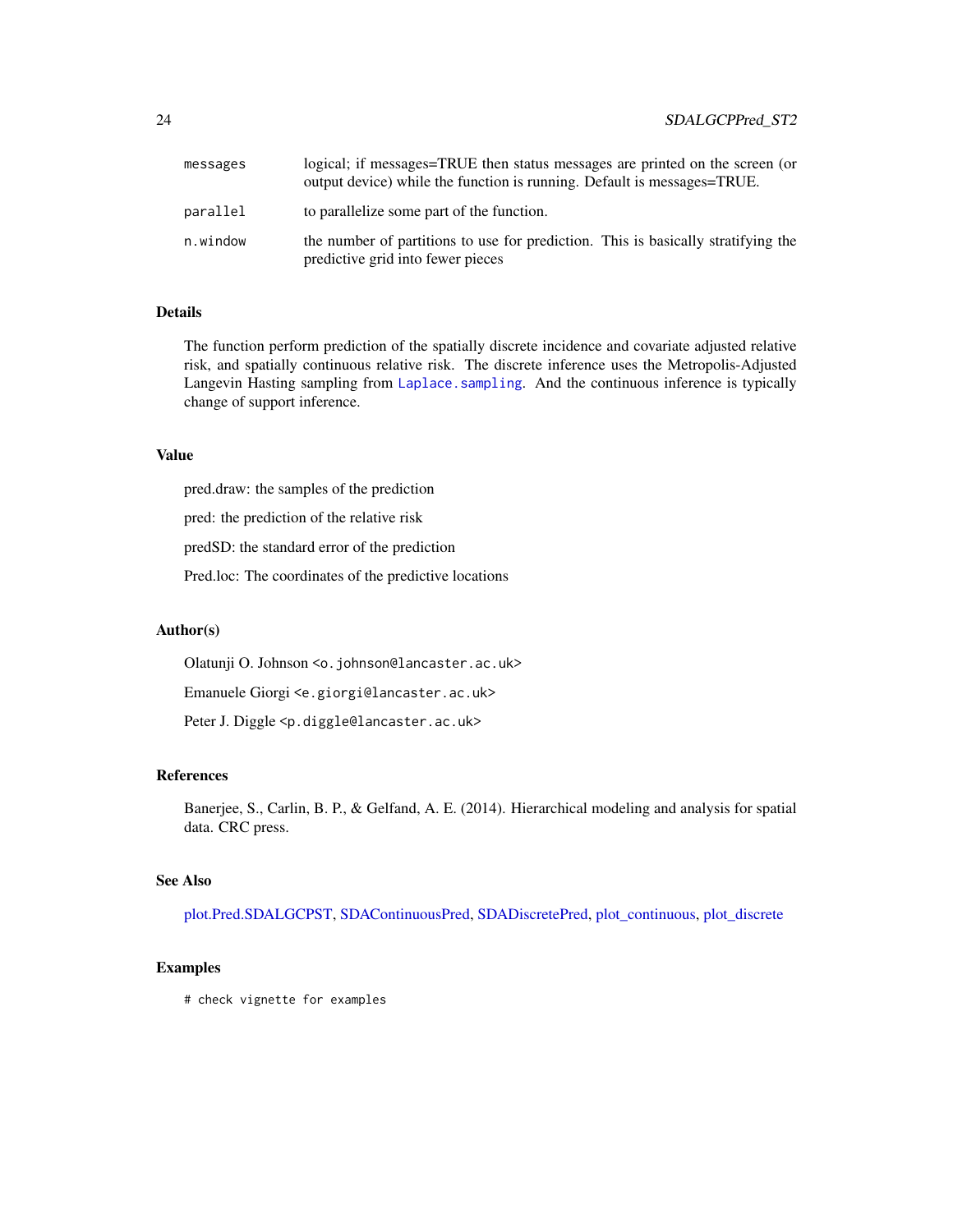<span id="page-24-0"></span>SDAProfilePhi *plot profile likelihood of phi*

# Description

This function plots the profile likelihood of phi

# Usage

SDAProfilePhi(obj)

# Arguments

obj the output of [SDALGCPMCML](#page-10-1) of class "SDALGCP"

# Details

To be used to view the value of the likelihood versus the scale parameter phi

# Value

A plot

# Author(s)

Olatunji O. Johnson <o.johnson@lancaster.ac.uk> Emanuele Giorgi <e.giorgi@lancaster.ac.uk> Peter J. Diggle <p.diggle@lancaster.ac.uk>

<span id="page-24-1"></span>summary.SDALGCP *Summarizing the parameter estimates of SDALGCP model*

# Description

summary method for the class "SDALGCP" that computes the standard errors and p-values of SDALGCP.

#### Usage

## S3 method for class 'SDALGCP' summary(object, ...)

| object | an object of class "SDALGCP" obtained as result of a call to SDALGCPMCML. |
|--------|---------------------------------------------------------------------------|
| .      | further arguments passed to or from other methods.                        |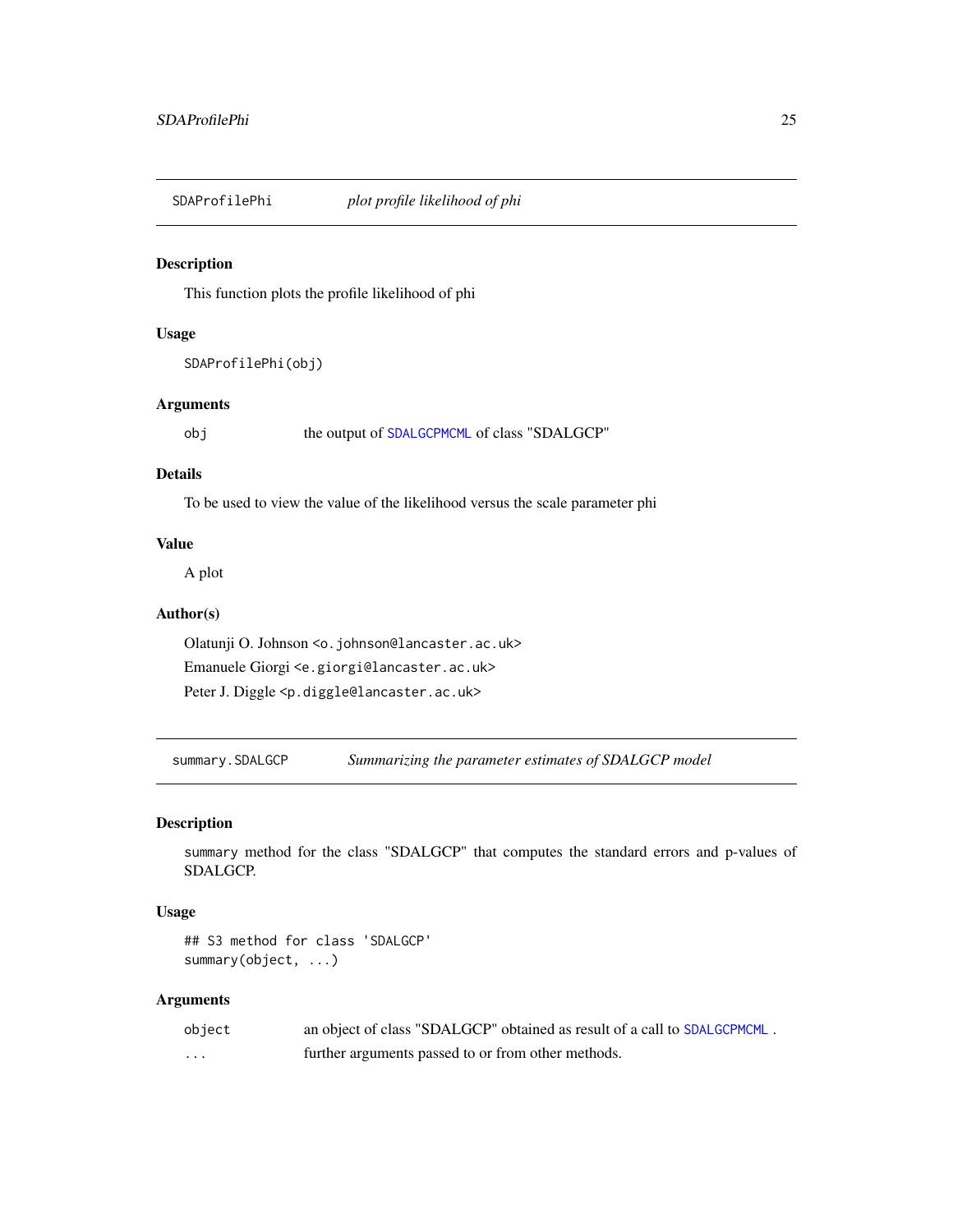# Value

A list with the following components

parameter\_estimate\_result: the parameter of the SDALGCP model

phi: the scale parameter of the Gaussian process

ll: value of likelihood function at the maximum likelihood estimates.

call: matched call.

#### Author(s)

Olatunji O. Johnson <o.johnson@lancaster.ac.uk> Emanuele Giorgi <e.giorgi@lancaster.ac.uk> Peter J. Diggle <p.diggle@lancaster.ac.uk>

<span id="page-25-1"></span>summary.SDALGCPST *Summarizing the parameter estimates of SDALGCP model*

#### Description

summary method for the class "SDALGCPST" that computes the standard errors and p-values of SDALGCPST.

# Usage

## S3 method for class 'SDALGCPST' summary(object, ...)

#### Arguments

| object | an object of class "SDALGCPST" obtained as result of a call to SDALGCPMCML. |
|--------|-----------------------------------------------------------------------------|
| .      | further arguments passed to or from other methods.                          |

# Value

A list with the following components parameter\_estimate\_result: the parameter of the SDALGCP model phi: the scale parameter of the Gaussian process ll: value of likelihood function at the maximum likelihood estimates. call: matched call.

#### Author(s)

Olatunji O. Johnson <o.johnson@lancaster.ac.uk> Emanuele Giorgi <e.giorgi@lancaster.ac.uk> Peter J. Diggle <p.diggle@lancaster.ac.uk>

<span id="page-25-0"></span>